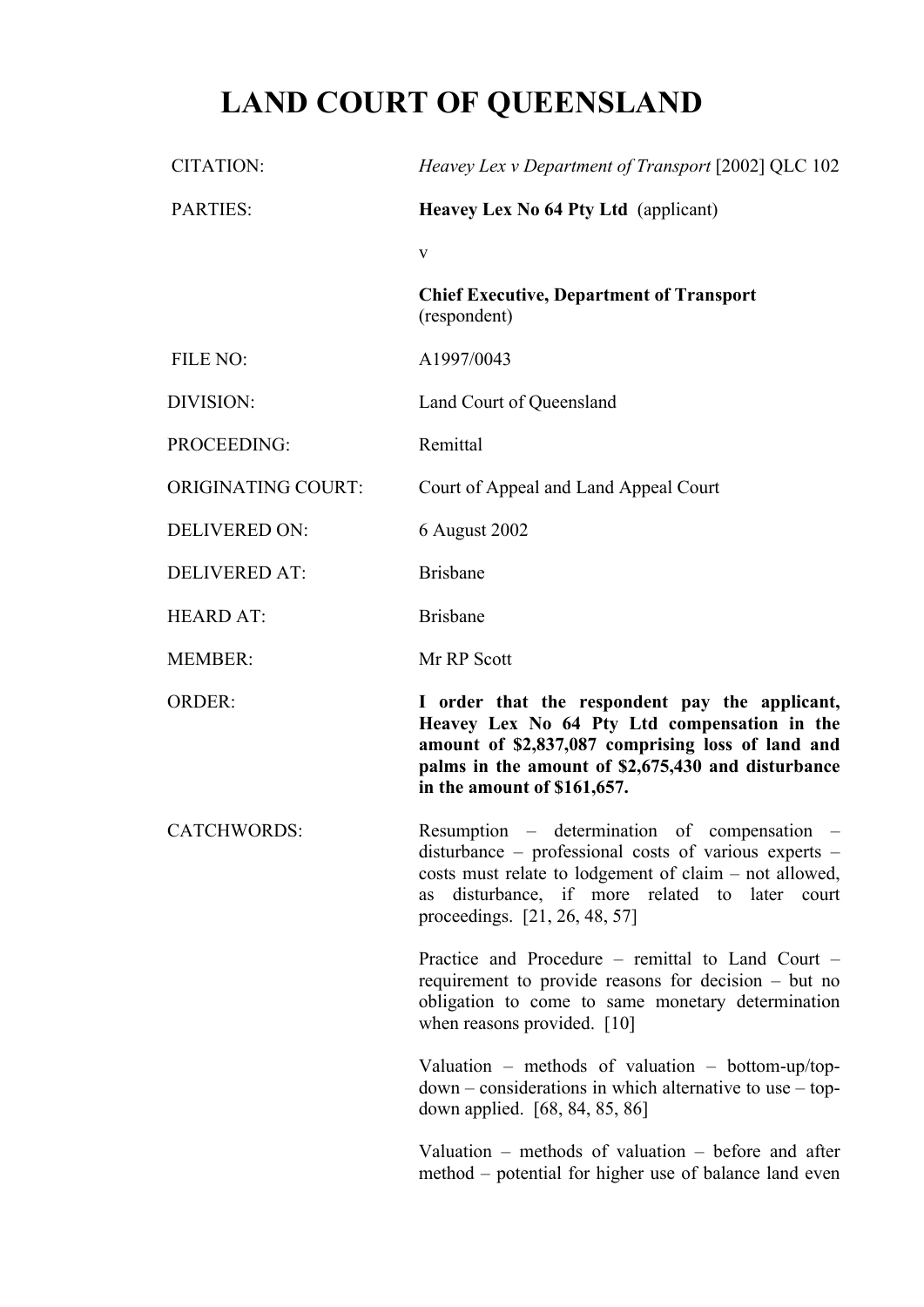|                    | with injurious affection $-$ method of assessing such<br>value. $[61, 62, 64, 67]$                                       |
|--------------------|--------------------------------------------------------------------------------------------------------------------------|
|                    | Valuation $-$ sales and basic evidence $-$ acceptable sales<br>- use of offers – when permissible to use, limits on use. |
|                    |                                                                                                                          |
|                    | [87, 88]                                                                                                                 |
| COUNSEL:           | Mr D Gore QC, for the applicant Mr R Needham with                                                                        |
|                    | him Mr R Jones for the respondent                                                                                        |
| <b>SOLICITORS:</b> | Connor O'Meara for the applicant Crown Solicitor,                                                                        |
|                    | Crown Law for the respondent                                                                                             |

[1] In reasons published on 22 December 1999 (my initial reasons) I determined compensation consequent upon a resumption of land from the applicant Heavey Lex No 64 Pty Ltd (Heavey Lex) pursuant to the *Acquisition of Land Act 1967* (*AOL*) and the *Transport Planning and Coordination Act 1994*. I awarded compensation for loss of land, disturbance, severance and injurious affection as well as the loss in value of palms growing on the land. In those reasons I also determined disturbance compensation in favour of Salvatore Paino, a lessee of the land and the principal of Heavey Lex. Both Heavey Lex and Mr Paino had made claims for compensation under the AOL. Together, I refer to them as "claimants". Whilst I will recite some of the facts essential to these reasons, I will not repeat relevant facts recorded in my initial reasons nor details of my reasoning. I adopt my initial reasons and vary them only to the extent that they are modified or supplemented by my present reasons. A detailed understanding of these reasons can only be had, therefore, if they are read together with my initial reasons.

- [2] The resumption which was effected on 22 March 1996 involved the taking of 5.973 ha from a parcel of 37.43 ha. The resumed land comprised a corridor of land taken diagonally from the applicant's land which had been roughly square in shape. The balance land was therefore reduced to two separate portions: the one to the west of the resumed land being identified as Parcel A in my initial reasons, whilst to the east the land was designated as Parcels B and C, though the parties were not at one regarding the extent of Parcels B and C whose dimensions were dependent on considerations of highest and best use rather than on the cadastre.
- [3] Both parties assessed the reduction in value of the Heavey Lex land by use of the before and after method of valuation. That method, which involves a valuation of the parent land before resumption then the balance land after, has the advantage of producing a figure which includes compensation for the loss of land, severance (s.20(1)(a) *AOL*) and injurious affection (s.20(1)(b) *AOL*) (See, for example, *Brisbane City Council v. Lansbury* (1977) 4 QLCR 502).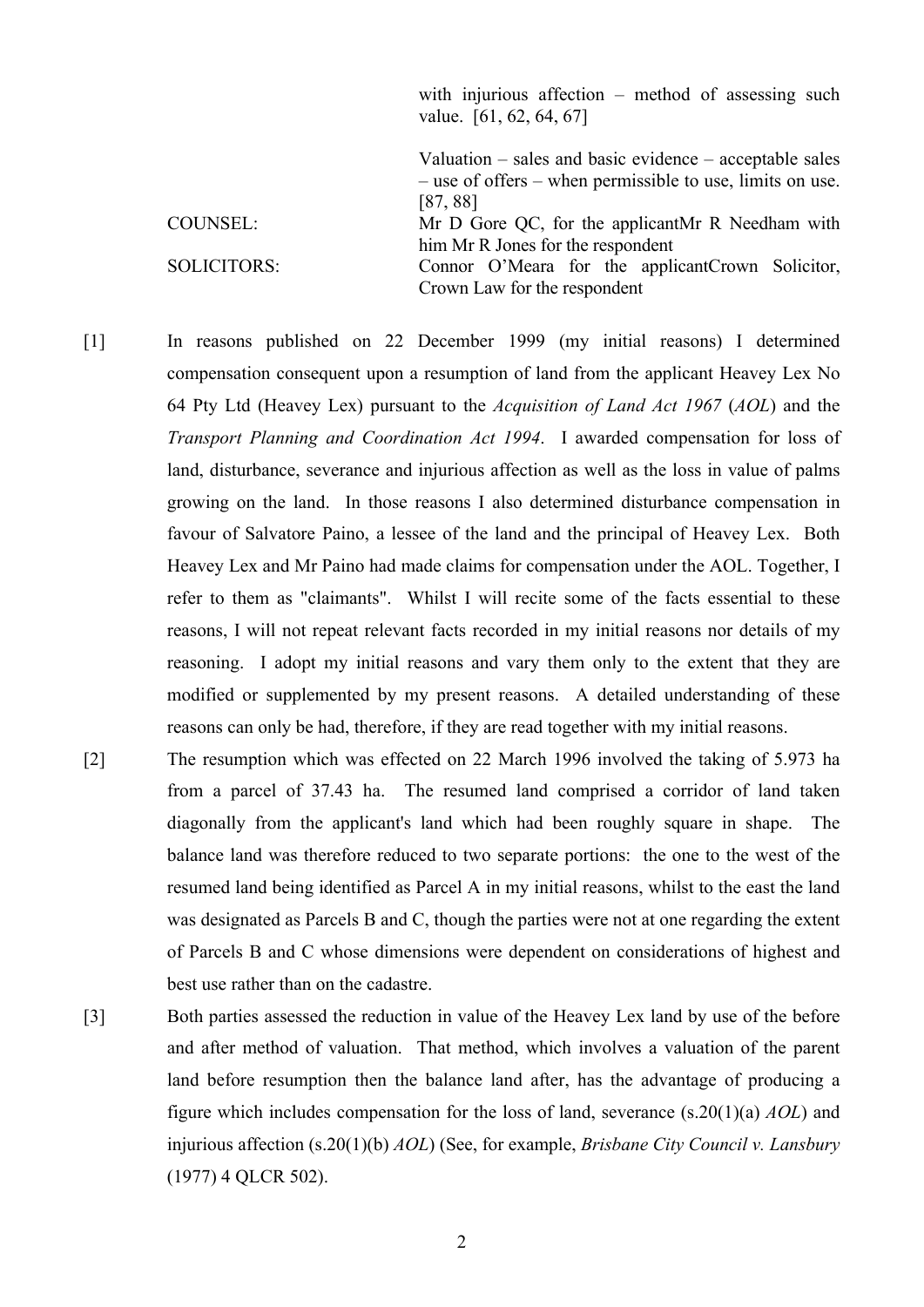[4] The before resumption values were based on a consideration of the parent land as three parcels (numbered 1, 2 and 3) together with some palms that grew on the land. I concluded that the before value was:

| Parcel 1 |               | \$2,205,000 |
|----------|---------------|-------------|
| Parcel 2 |               | \$3,053,875 |
| Parcel 3 |               | \$875,000   |
| Palms    |               | \$90,000    |
|          | Total         | \$6,223,875 |
|          | Rounded up to | \$6,225,000 |

[5] And that the after value was:

| Parcel A |               | \$603,990   |
|----------|---------------|-------------|
| Parcel B |               | \$1,841,800 |
| Parcel C |               | \$383,600   |
| Palms    |               | \$60,000    |
|          | Total         | \$2,889,390 |
|          | Rounded up to | \$2,890,000 |

Compensation for loss of land and palms was therefore assessed at \$3,335,000 based on the following calculation:

| Before value     | \$6,225,000 |
|------------------|-------------|
| Less after value | \$2,890,000 |
| Difference       | \$3,335,000 |

[6] Under the headings "Disturbance" and "Severance" separate claims were made:

| Heavey Lex      | \$3,090,822.60 |
|-----------------|----------------|
| Salvatore Paino | \$2,035,112.27 |

- [7] I determined disturbance compensation payable to Heavey Lex in the amount of \$160,362.65 and that payable to Mr Paino at \$8,821.39.
- [8] The respondent appealed to the Land Appeal Court against my determination of the value of Parcel A. That appeal was allowed and a subsequent appeal by the applicant to the Court of Appeal against that decision was dismissed. Both claimants appealed to the Land Appeal Court against my determinations of disturbance compensation and on a number of other grounds. The Heavey Lex appeal with respect to disturbance was allowed in part only , whilst Mr Paino's appeal was not allowed. There was no further appeal to the Court of Appeal in these respects. The result is that the orders of the Land Appeal Court are those now relevant to this remittal. Those orders are:
	- (a) The cross-appeal of the respondent Chief Executive Department of Transport is allowed and the determinations of compensation at first instance in respect of loss of land and palms in favour of the appellant Heavey Lex No 64 Pty Ltd are set aside.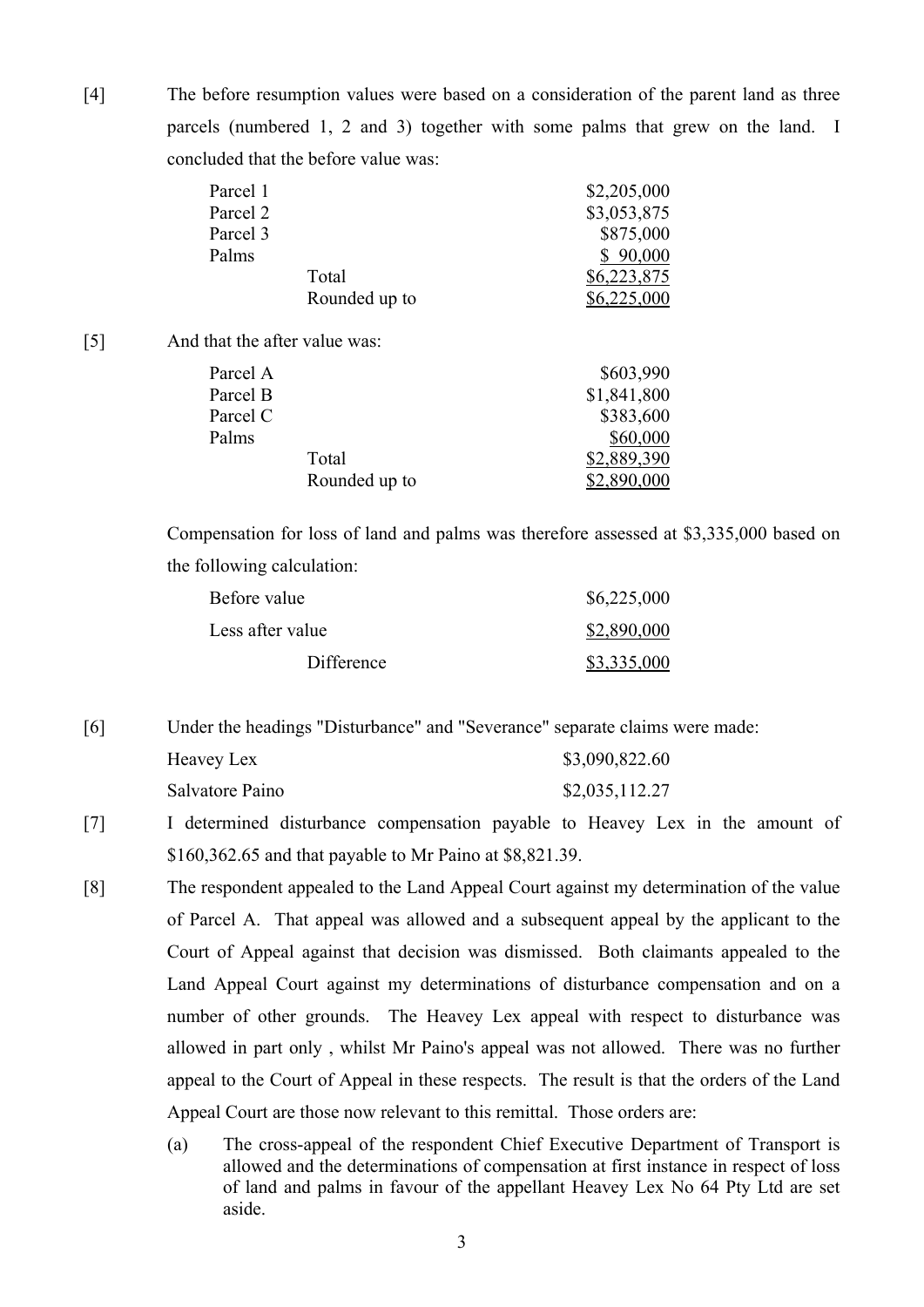- (b) The determination of disturbance compensation payable to the appellant Heavey Lex No 64 Pty Ltd is set aside to the extent stated in these reasons.
- (c) The matter is remitted to the learned member for further consideration and determination in the light of these reasons.
- [9] The reasons of the Land Appeal Court are those delivered on 22 February 2001. Now whilst order (a) is expressed in terms of setting aside my determination with respect to "land and palms", the reasons of the Land Appeal Court do not reveal any concern with respect to my determination of the loss in value of palms, the wording of the order merely reflecting the form of my original determination. I understand the reasons with respect to the matter of land value raise only the matter of the value of Parcel A for my further consideration.
- [10] On 29 May 2002 I heard further submissions from the parties confined to the issue of the value of Parcel A, both parties being of the view that further submissions on the matter of disturbance would not be needed. I will deal with the issue of disturbance first. In so doing I will proceed on the basis that I am not bound to arrive at precisely the same figures that have been set aside. There are four items of disturbance in my original determination which were remitted to me for further consideration:

|               | <b>ITEM</b> | <b>PAYEE</b>             | <b>CLAIM</b> | <b>DETERMINED</b> |
|---------------|-------------|--------------------------|--------------|-------------------|
|               |             |                          |              | <b>BY ME</b>      |
| A             | Solicitors  | Connor O'Meara McConaghy | \$81,893.98  | \$30,000.00       |
| $\mathcal{C}$ | Valuers     | John Robertson           | \$54,084.50  | \$28,848.70       |
| D             | Accountants | Deloitte Touche Tohmatsu | \$63,965.00  | \$25,000.00       |
| E             | Architects  | McKerrell Lynch          | \$19,105.00  | \$8,000.00        |

- [11] Before I deal with each of these items I should set out what I understand to be the nature of the concerns which prompted the Land Appeal Court to remit these matters to me. I direct myself to three matters:
	- $\bullet$  the test employed by me;
	- the application of the test;
	- the assessment of the award of disturbance.
- [12] In paras [74] and [75] of the joint reasons of the Land Appeal Court the learned Members said:

"[74] … In our view a claimant can recover for work of a nature and within the scope of that which a reasonable person in the position of the claimant would have done or caused to be done. The fees and charges for the work must also be reasonable.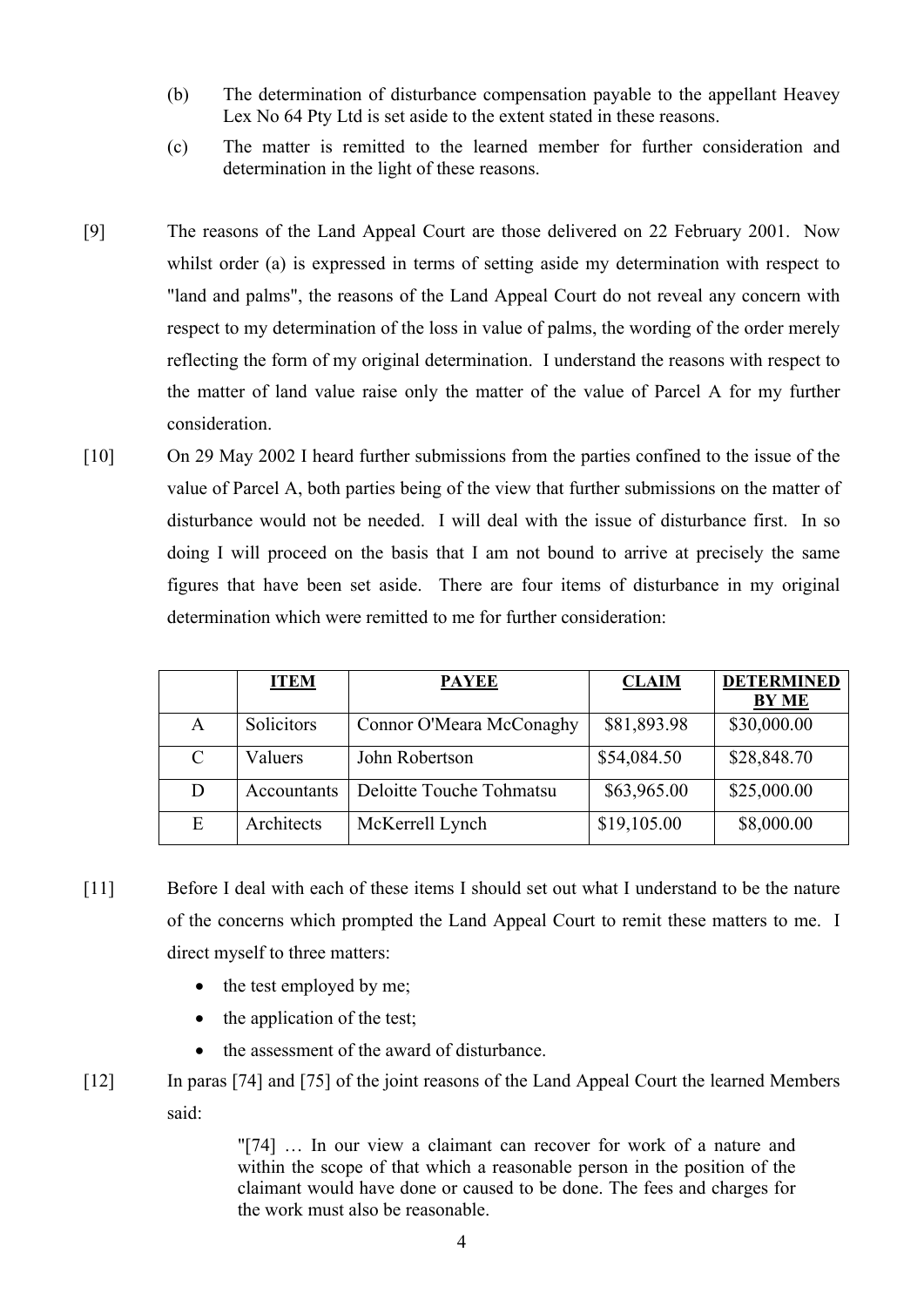[75] In our view the tests ultimately formulated by the member, in their broad effect, were consistent with those just expressed."

- [13] In para [78] the Court referred without criticisms to "extensive reasons in support of (my) conclusion that fees claimed were unreasonable in various respects". The learned Members of the Court went on to refer to some examples from my initial reasons in support of that conclusion.
- [14] It is my understanding then that the Land Appeal Court does not require me to reconsider the test that ought to be applied, nor my conclusion that the disturbance items now under consideration were unreasonable. Rather, the Members of the Appeal Court were concerned that I did not provide sufficient explanation as to how I had settled upon the amounts that I awarded for each item now under consideration.
- [15] In respect of Item A, Solicitor's fees, the Land Appeal Court said:

"[81] The reasons explain why the member regarded the level of solicitor's fees as excessive but provide no explanation of how he reached the assessment of \$30,000. In our view, the member erred in failing to explain how that figure was determined."

The Court then referred to various authorities in support of that conclusion, then at para [91] said:

> "[91] … an apportionment must be made between work and charges which are allowable on the one hand and ones which are not on the other."

As a qualification to that, the Land Appeal Court said at para [88]:

"[88] We do not suggest that a tribunal, in the position of the member, must resolve its task by precise mathematical analysis. To a degree, members of the Land Court are appointed by virtue of their specialist skill or experience. That skill and experience may be used in the making of value judgments involving the process of estimation and impression. That, however, does not relieve Land Court members from the obligation of showing a basis of reasoning sufficient to indicate why one sum is selected in respect of a head of disturbance rather than another."

- [16] I am, of course, guided by the authorities referred to by the Land Appeal Court and return to one of those authorities below.
- [17] In its consideration of Item D, Accountants, the Land Appeal Court drew on its reasons with respect to its consideration of Item A and said:

"[95] For the reasons given under the heading 'solicitors' fees', the member's reasons were inadequate in respect of the claim for Deloitte's fees."

Further at para [97] the Court said: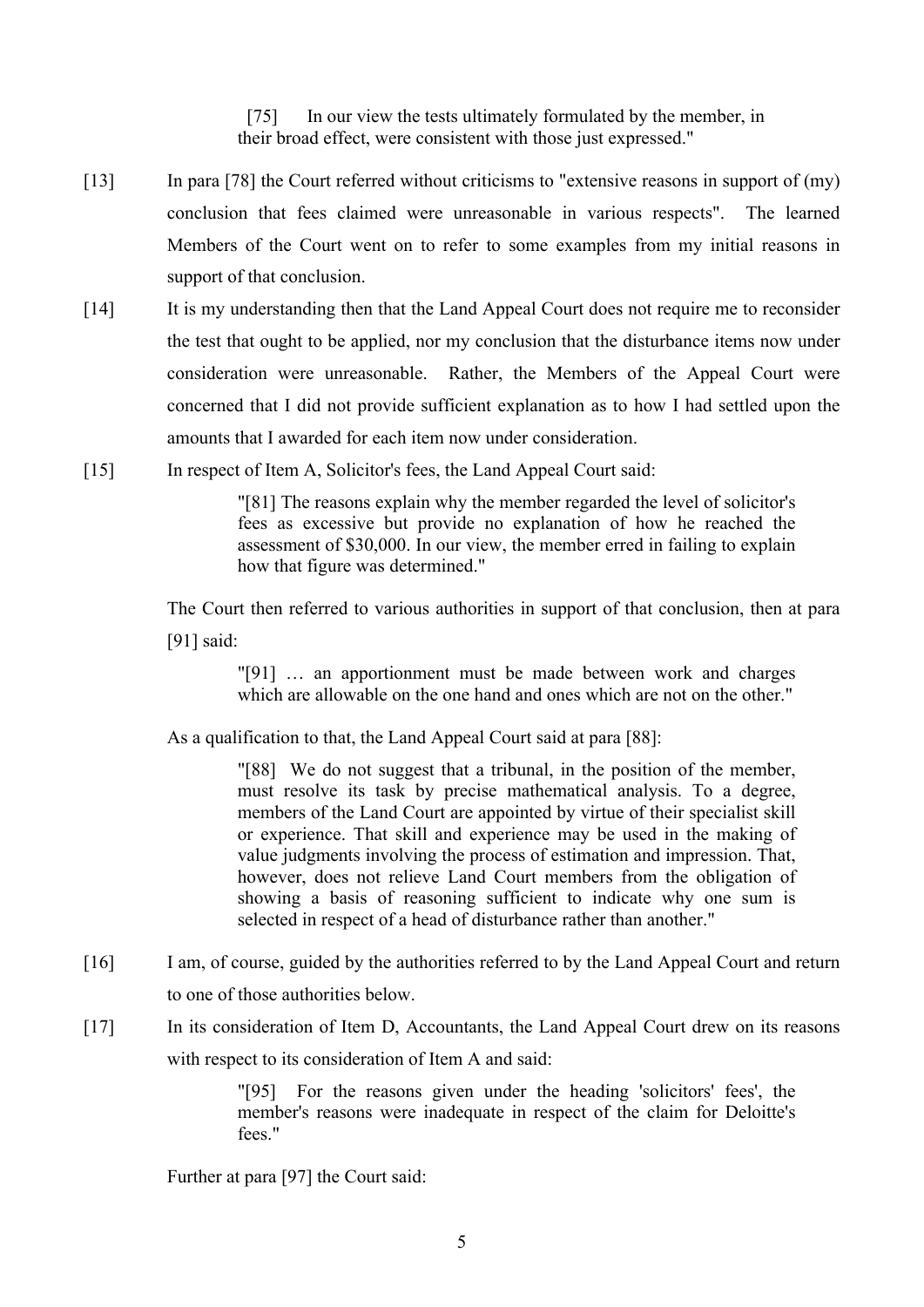"[97] It might be that on the material presented, the member was able to do no more than form a conclusion that a particular percentage of the work carried out by the accountants was referable to the preparation and formulation of the claim. But, if that were the case, the appropriate course was to identify such a percentage and the reasoning by which it had been set. The difficulty with the member's approach is that it gives little inkling of the process by which the figure of \$25,000 was reached. "

[18] Similar conclusions were drawn by the Land Appeal Court with respect to Item C, Valuer's fees, at para [99] and with respect to Item E, Architect's fees at para [100]. [19] Guidance as to the task that I should now perform is provided by *Gamser v. The Nominal Defendant* (1997) 136 CLR 145 and in particular by the judgment of Stephen J at 149- 150.

> "So long as compensation takes the form of a lump sum award, arrived at by an evaluation of evidence and by processes of reasoning, there must necessarily be involved some assessment of each item of detriment and some process of computation in order to arrive at the ultimate sum to be awarded. There will very often be detriments suffered or risks of detriment to which a party has been exposed which are incapable of precise quantification. In such cases estimates must suffice and the notion that some false impression of precise mathematical accuracy may be given can readily be dispelled by a few words of explanation. There is no occasion to abandon altogether the task of explaining the components of the award."

[20] I am guided also what was said by the Land Appeal Court particularly as quoted above and in para [96] which I now quote in part only.

> "[96] We do not intend to convey that it was necessary for the member to effect a precise apportionment of every item of work in the claims under consideration. Compensation may be assessed by reasonable estimation where precision cannot be expected. In the analogous field of damages, where a loss has been suffered, the Court must do its best to arrive at a figure for damages, even if there is a degree of speculation or even guesswork involved…."

[21] Each of the items of disturbance remitted to me for reconsideration was an item of professional fees claimed as being referable to the preparation of the claim for compensation. In my initial reasons I drew the following conclusion:

> " I think that the evidence points, quite clearly, to a high degree of overpreparation in the formulation of the claim for compensation. The work of the individual experts and the conduct of the claim formulation "project", together with specific evidence I have referred to above, point to the claimant having clearly in mind that he was preparing for trial and that the lodgment of the claim for compensation was simply a step in the overall process. What Mr Connor had to say in the quotation from the transcript that I have included above does not dissuade me from that conclusion.

> > 6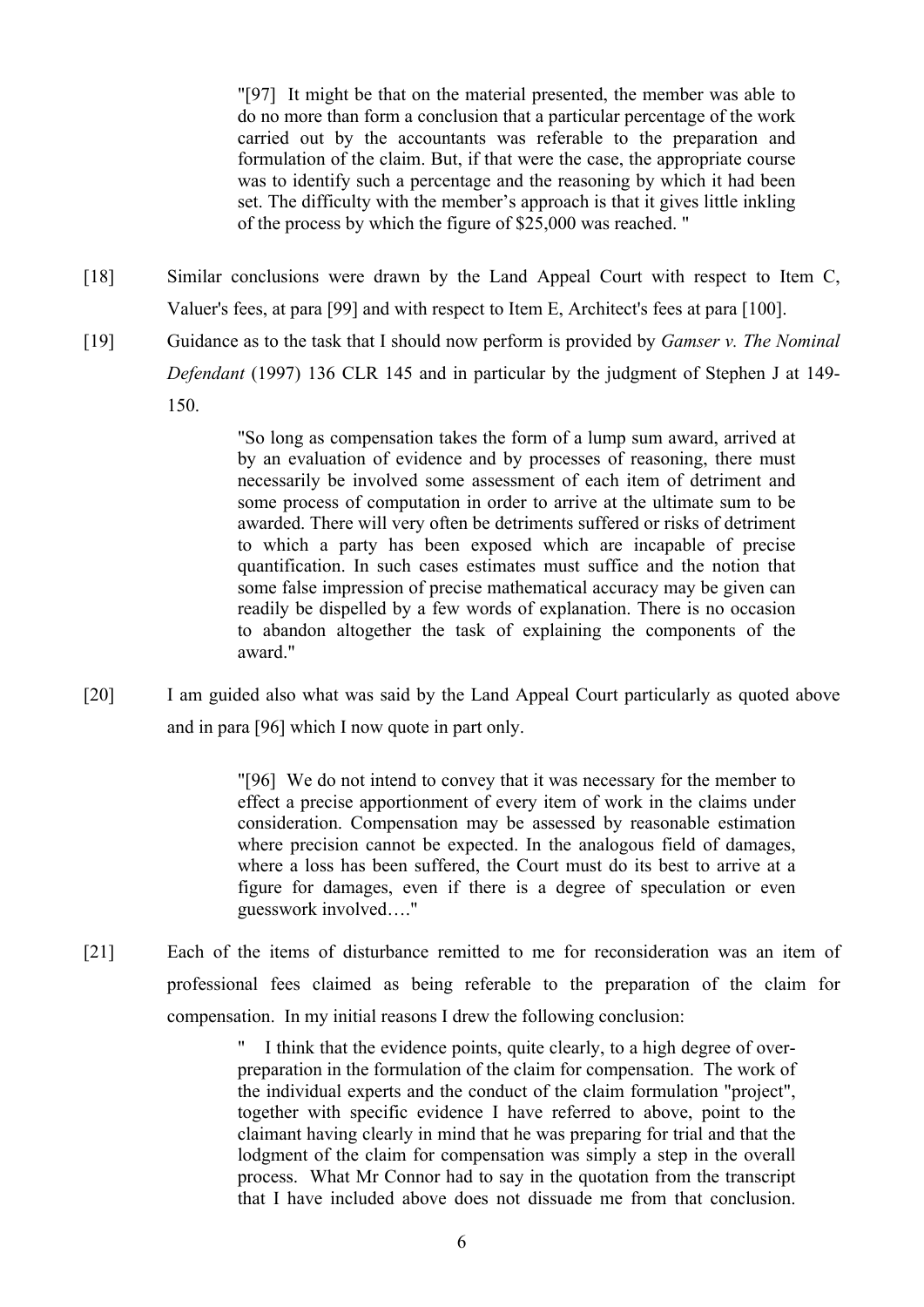Whilst I will, as I must, consider each item of professional fees individually, I am influenced in my view that the professional work was excessive by the substantial amount claimed for professional fees."

- [22] I also referred in my initial reasons to the submission of Senior Counsel for the claimants acknowledging that the standard of preparation by the consultants in this case was higher than would "commonly be experienced" and the submission that such an approach was reasonable, having regard to:
	- (a) the unusual complexity of the matter;
	- (b) the magnitude of the claims;
	- (c) the previous litigation between the same parties involving the same land in the Land Court, then in the Land Appeal Court;
	- (d) the strained relationship between Mr Paino and the respondent (referred to in my initial reasons);
	- (e) the respondent's desire to protect its own interest with limited regard to the position of the landowner.
- [23] I concluded that I ought not to accept points (c), (d) and (e) as being matters which were appropriate to take into account in forming a view as to what constitutes a reasonable expenditure on professional fees. I then said, "A level of preparation undertaken because of a real or perceived view of the attitude of the resuming authority or because of the level of concern and anxiety of the claimant is not a reasonable standard in my view." I will now turn to consider the individual items of professional fees.

#### **A. Solicitor's Fees**

[24] The total amount claimed is \$81,893.98. In my initial reasons I concluded that this amount should be reduced by:

> \$1,020 with respect to investigations of the various route options for the bypass; \$523.50 with respect to applications made under the *Freedom of Information Act 1992*.

[25] I maintain the view that these reductions should be made, and adopt my initial reasons with respect to these amounts. The effect of this is to reduce the claimed amount to \$80,350.48. I also decided in my initial reasons that solicitor's fees for work done in the form of attendance at meetings with other consultants regarding the prospect of reversing the decision to take part of the claimants' land ought not be allowed. I maintain that view for the reasons initially published. I was not provided with an identifiable figure with regard to that work, but did observe in my initial reasons with respect to the disturbance claim for "directors' and employees' time" that "much of Mr Paino's time was concerned with matters other than the formulation of the claim and I refer, for example, to attempts to reverse the resumption decision." Solicitors for the claimant were involved in that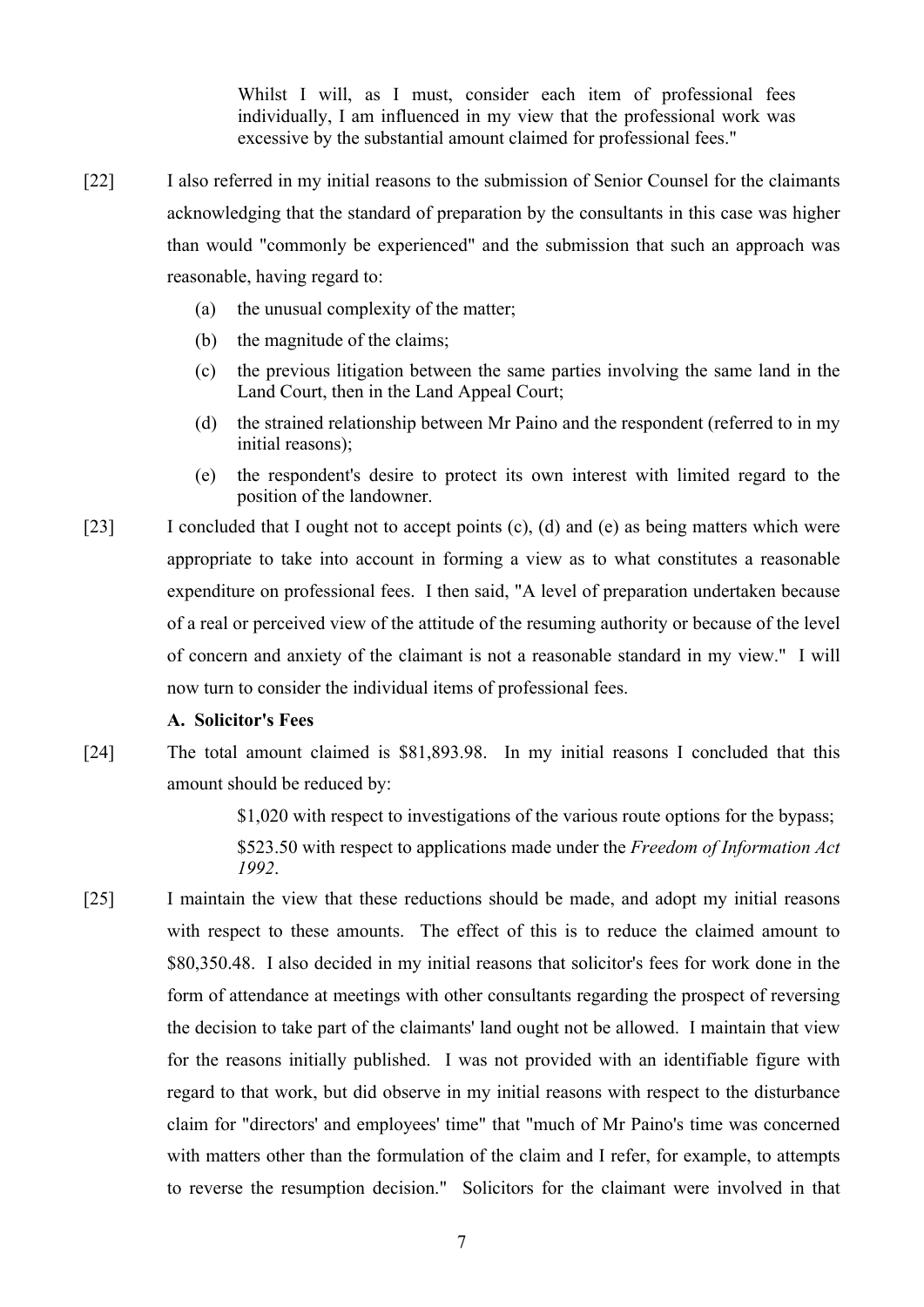attempt. I proceed on the basis that that involvement was not insubstantial.

[26] I concluded that the claim for solicitor's fees is particularly amenable to the criticism of over-preparation as the firm was centrally involved in the claim preparation "project". In addition to the solicitor's actual involvement in the process, funds were expended on the mechanical processes of coordination, preparation of minutes of meetings, copying of transcripts, etc, and distribution of material. The level of discount that I make with respect to solicitor's fees is substantially influenced by my conclusion that solicitor's and other professional fees were greatly inflated by the fact that the claimants were not simply preparing to lodge a claim for compensation, but were proceeding on the basis that the claim would be contested in Court. Indeed, I found that the preparation and lodgment of the claim was simply a step in the process of preparing for a Court contest. I maintain that view. I formed the view that had the focus of the claimants and their solicitors been confined to the preparation of a claim only, less than half of the fees claimed would have been sufficient. I have settled on a figure of 40% of the figure of \$80,350.48 (\$32,140.19) and rounded this down to \$30,000 to make further allowance for fees associated with the attempt to reverse the decision to take part of the applicant's land.

## **C. Valuer's Fees**

[27] Fees with respect to professional work carried out by John Robertson, Valuer, were claimed in the amount of \$54,084.50. The respondent challenged this level of fees on three particular bases:

- $\bullet$  that the charge-out rate was too high;
- that Mr Robertson charged a full valuation fee for an incomplete valuation;
- on the basis that the work performed exceeded that which would be required to formulate a claim for compensation.
- [28] Other criticisms of Mr Robertson's charges will become apparent in my reasons below.
- [29] In my initial reasons I found that the charge-out rate was appropriate and that no discount of the valuation fees was warranted on the basis that Mr Robertson's valuations were not completed. I maintain those views for the reasons initially published. Nevertheless I have discounted the valuation fees claimed for other reasons given below.
- [30] The total figure of \$54,084.50 is made up of figures contained in three invoices or adjustments of those invoiced figures. The invoices bore the following dates respectively: 3 September 1996; 10 May 1997 and 18 March 1998.
- [31] In the invoice dated 3 September 1996 the claimant was billed a total amount of \$13,142.80 of which Mr Robertson estimated \$1,970 was attributable to preparation of the claim for compensation. I see no need to adjust that figure and will allow that amount.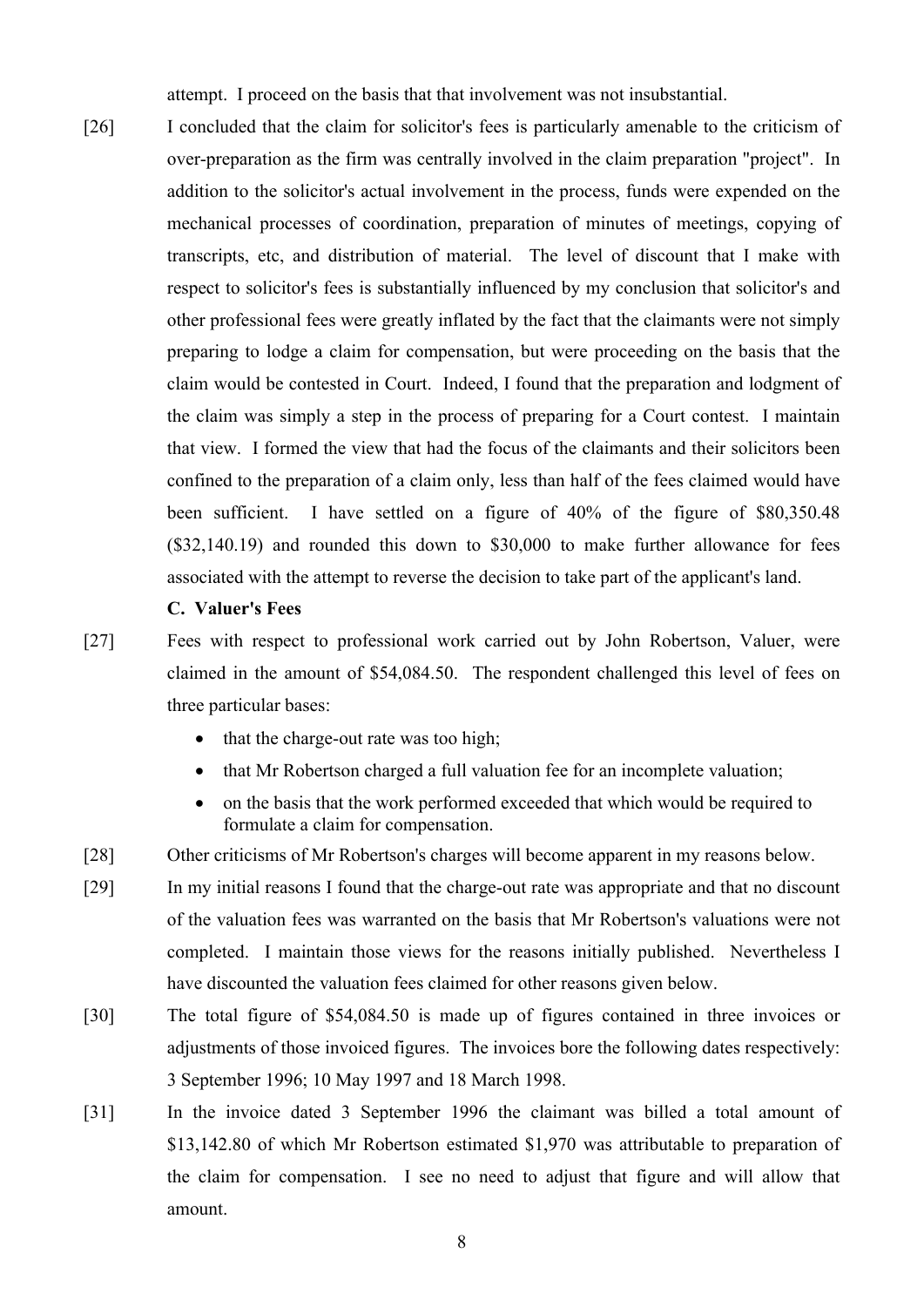| $[32]$ | The invoice of 10 May 1997 was with respect to these fees:                                                 |            |
|--------|------------------------------------------------------------------------------------------------------------|------------|
|        | Item 1. Conferences:<br>12.7.96 Marriot (4 hours)<br>21.8.96 COM (2 hours)<br>$\bullet$                    |            |
|        | 28.8.96 COM (2 hours)<br>$\bullet$<br>13.9.96 COM (2 hours)                                                |            |
|        | $\bullet$<br>19.12.96 JR (1.5 hours)<br>$\bullet$                                                          |            |
|        | 6.5.97 COM (2 hours)<br>$\bullet$                                                                          |            |
|        | D Bobbermen (1.5 hours)<br>$\bullet$                                                                       |            |
|        | Teleconference (0.5 hours)<br>$\bullet$                                                                    |            |
|        | (Total Hours: 15.5 @ \$200 per hour)                                                                       | \$3,100.00 |
|        | Item 2. Analysis of Draft Reports, Final Reports & Addendums:                                              |            |
|        | Buckley Vann - Planning<br>$\bullet$                                                                       |            |
|        | <b>Bramley Tourism Analysts Pty Limited</b><br>$\bullet$                                                   |            |
|        | McKerrell Lynch - Architects<br>$\bullet$                                                                  |            |
|        | D Bobbermen - financial Analysis<br>$\bullet$<br>DTT - M Corigliano - financial Analysis<br>$\bullet$      |            |
|        | Kinhill - M McCracken<br>$\bullet$                                                                         |            |
|        | $(12.5 \text{ hours } @$ \$200 per hour)                                                                   | \$2,500.00 |
|        | Item 3. Four Days of Investigations, Conferences and                                                       |            |
|        | Inspection of Property in Cairns on                                                                        | \$4,000.00 |
|        | 8, 9, 10, 11 July 1996 (4 days @ \$1,000 per day)<br>Item 4. Three Days of Investigations, Conferences and |            |
|        | Inspection of Property with S Paino, B Lynch,                                                              |            |
|        | R Bramley, C Buckley in Cairns on 20, 21, 22 August 1996                                                   |            |
|        | $(3 \text{ days } @$ \$1,000 per day)                                                                      | \$3,000.00 |
|        | Item 5. Telephone Conferences & Attendances:                                                               |            |
|        | M Connor/T Griffin - 2.5 hours<br>$\bullet$                                                                |            |
|        | S Paino - 1.0 hours<br>$\bullet$                                                                           |            |
|        | Buckley Vann - 1 hour<br>٠                                                                                 |            |
|        | Bevan Lynch - 0.5 hour<br>$\bullet$                                                                        |            |
|        | Richard Bramley - 1.5 hours<br>$\bullet$<br>D Bobbermen - 1.5 hours<br>$\bullet$                           |            |
|        | M Corigliano - 1.0 hour<br>٠                                                                               |            |
|        | P Cronin - 0.5 hours                                                                                       |            |
|        | $(9 \text{ hours } @$ \$200 per hour)                                                                      | \$1,800.00 |
|        | Item 6. Attendance & Advices Re: Selection of Experts<br>to Undertake Financial Feasibility:               |            |
|        | Discussions & Profiles of D Bobbermen, G Smith,                                                            |            |
|        | M Hackett, Ecotourism Mgt Aust, J Banks KPMG                                                               |            |
|        | $(3.5 \text{ hours } @$ \$200 per hour)                                                                    | \$700.00   |
|        | Item 7. Attendance to Preparation of Model - Peter Sands                                                   |            |
|        | $(1$ hour $@$ \$200 per hour)                                                                              | \$200.00   |
|        |                                                                                                            |            |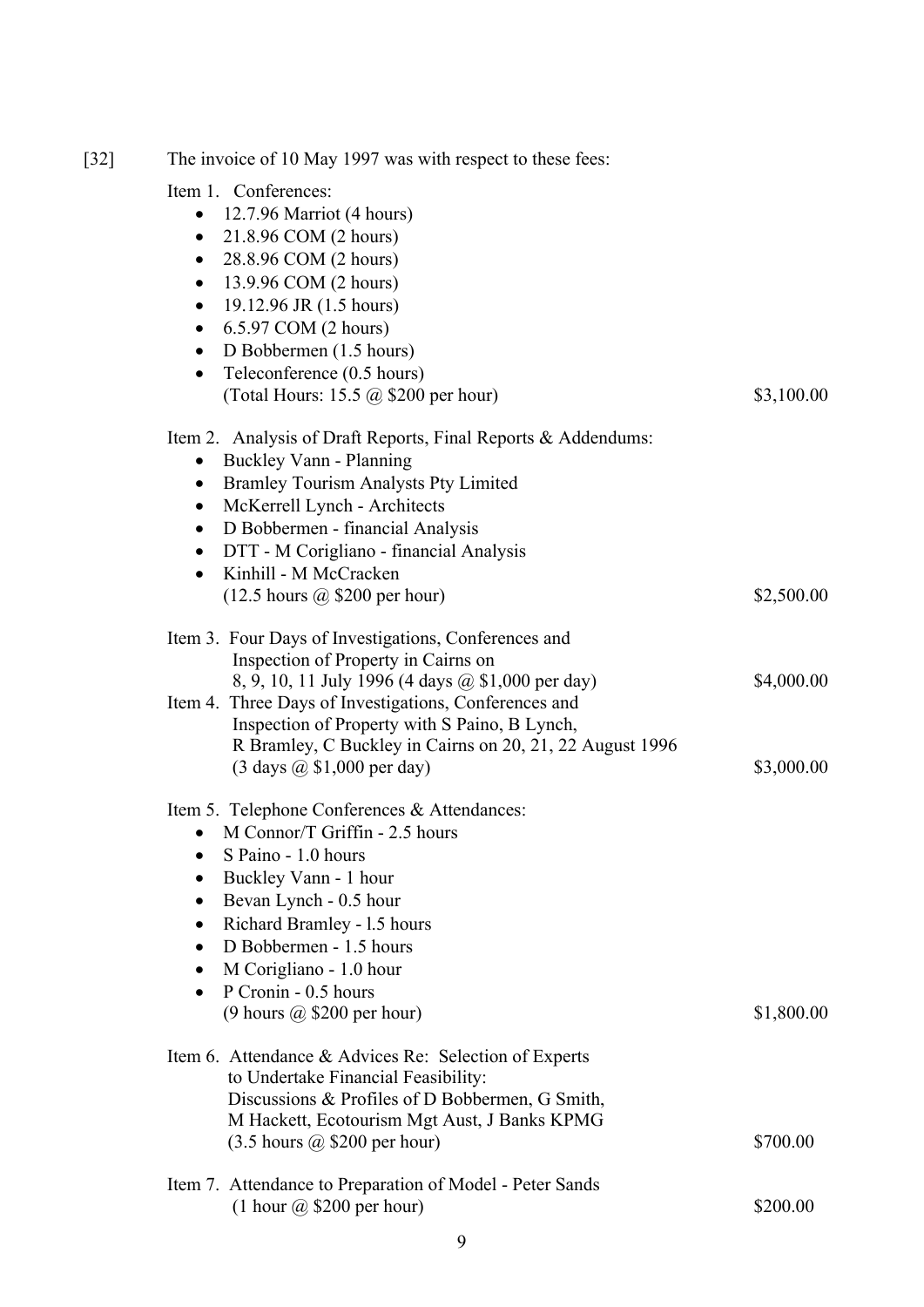|                    | Item 8. Attendance to Instructions for HTW, Richard Ellis,<br>Taylor Byrne:<br>$(1$ hour $\omega$ \$200 per hour) | \$200.00                  |
|--------------------|-------------------------------------------------------------------------------------------------------------------|---------------------------|
|                    | Item 9. Perusal of Minutes Prepared by COM:<br>$(1$ hour $(a)$ \$200 per hour)                                    | \$200.00                  |
|                    | Item 10. Perusal & Analysis of DOT documents produced under                                                       |                           |
|                    | FOI Application:<br>$(1.5 \text{ hours } @$ \$200 per hour)                                                       | \$300.00                  |
|                    | Item 11. Analysis of Evidence produced in First Hearing relating<br>to Resort Potential/Viability:                |                           |
|                    | $(2.5 \text{ hours } @$ \$200 per hour)                                                                           | \$500.00                  |
|                    | Item 12: Attendance to Correspondence:<br>$\bullet$ DTT - SA (1.5 hours)                                          |                           |
|                    | • COM - General Advices (1 hour)<br>• COM - Re DTT - Sydney (8 hours)                                             |                           |
|                    | $(10.5 \text{ hours } \textcircled{a}, $200 \text{ per hour})$<br>Sub-total                                       | \$2,100.00<br>\$18,600.00 |
|                    | Item 13. Disbursements:                                                                                           |                           |
|                    | Airfares<br>\$1,444.00<br>$\bullet$                                                                               |                           |
|                    | Accommodation/Meals<br>\$672.10<br>$\bullet$                                                                      |                           |
|                    | Car Hire<br>\$446.90<br>$\bullet$                                                                                 |                           |
|                    | Petrol<br>\$50.10<br>$\bullet$                                                                                    |                           |
|                    | \$32.40<br>Photocopying<br>$\bullet$                                                                              |                           |
|                    | Parking (Brisbane & Airport)<br>\$130.00<br>$\bullet$<br>Facsimile<br>\$139.00<br>$\bullet$                       |                           |
|                    | <b>Travelling Time</b><br>٠                                                                                       |                           |
|                    | $(20$ hours $\omega$ \$80.00 per hour -                                                                           |                           |
|                    | 8 hours GC-Bris & 12 hrs GC-Cairns<br>\$1,600.00                                                                  | \$4,514.50                |
|                    | Total                                                                                                             | <u>\$23,114.50</u>        |
| $\lceil 33 \rceil$ | The invoice of 18 March 1998 was with respect to these fees:                                                      |                           |
|                    | Item 14. Conferences:                                                                                             |                           |
|                    | 19.5.97<br>$COM + Express (5.0 hours)$<br>$\bullet$                                                               |                           |
|                    | 3.10.97<br>Counsel, MC (2.0 hours<br>$\bullet$                                                                    |                           |
|                    | 20.10.97<br>Counsel (2.0 hours)<br>$\bullet$                                                                      |                           |
|                    | 29.10.97<br>R Warren (2.5 hours)<br>$\bullet$                                                                     |                           |
|                    | 27.11.97<br>Counsel (2.0 hours)<br>$\bullet$                                                                      |                           |
|                    | 27.11.97<br>S Paino (2.5 hours)<br>$\bullet$                                                                      |                           |
|                    | 15.12.97<br>DTT(1.0 hours)<br>$\bullet$<br>Counsel (2.0 hours)<br>29.1.98                                         |                           |
|                    | ٠<br>4.2.98<br>COM, R Bramley (1.5 hours)<br>$\bullet$                                                            |                           |
|                    | COM, S Paino (1.5 hours)<br>10.3.98<br>$\bullet$                                                                  |                           |
|                    | Total Hours (22 hours @ \$200 per hour)                                                                           | \$4,400.00                |
|                    |                                                                                                                   |                           |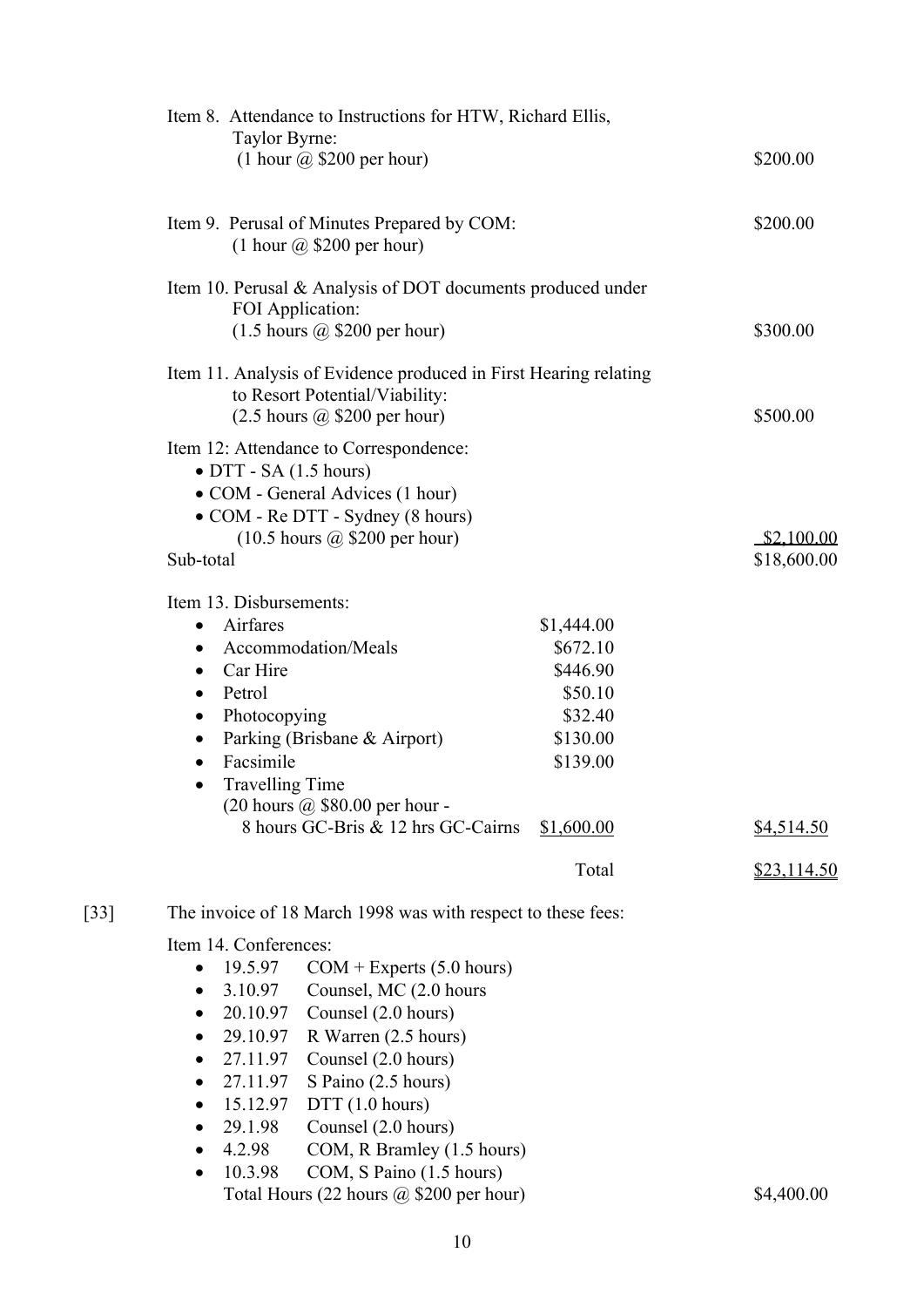| Item 15 Telephone Conferences & Attendances:                         |            |             |
|----------------------------------------------------------------------|------------|-------------|
| M Connor - 2.5 hours<br>$\bullet$                                    |            |             |
| S Paino - 1.0 hour<br>$\bullet$                                      |            |             |
| • R Bramley - 0.5 hours                                              |            |             |
| $E$ Taylor - 0.5 hours<br>$\bullet$                                  |            |             |
| R Warren - 1.0 hour<br>$\bullet$                                     |            |             |
| Total Hours $(5.5 \text{ hours } @$ \$200 per hour)                  |            | \$1,100.00  |
|                                                                      |            |             |
| Item 16. Attendance on Correspondence:                               |            | \$600.00    |
| $(3.0 \text{ hours } (a)$ \$200 per hour)                            |            |             |
| Item 17. Analysis of Expert Reports subsequent to                    |            |             |
| 10 May 1997.                                                         |            |             |
| HTW Report - Medium Density (2 hours)                                |            |             |
| Bramley Reports - Old and New (7 hours)<br>$\bullet$                 |            |             |
| DTT - Dated 16.7.97 (2.0 hours)<br>$\bullet$                         |            |             |
| R Warren - Medium Density (2.5 hours)<br>$\bullet$                   |            |             |
| McKerrell Lynch (1.0 hours)<br>$\bullet$                             |            |             |
| $C & B$ Consulting (1.5 hours)<br>$\bullet$                          |            |             |
| Total Hours (16 hours @ \$200 per hour)                              |            | \$3,200.00  |
| Item 18. Valuation Fee (As per scale) Based on Before Value          |            |             |
| of \$9,775,000                                                       |            |             |
| • Assessment of Value - Resort Land                                  |            |             |
| • Assessment of Value - Medium density Land                          |            |             |
| Assessment of Value - Proposed Commercial Land<br>$\bullet$          |            | \$20,869.00 |
| Item 19. Valuation Fee (50% of Scale) for After Value of             |            |             |
| \$2,900,000                                                          |            |             |
| Assessment of Residential Value                                      |            |             |
| <b>Assessment of Medium Density Value</b>                            |            | \$3,953.00  |
|                                                                      |            |             |
| Item 20. Analysis Undertaken as per Instructions by Mr Paino:        |            |             |
| Rationale Adopted to Arrive at \$13,000 per room:                    |            |             |
| $(3.5 \text{ hours})$                                                |            |             |
| Analysis of Mr Paino's Investigations:                               |            |             |
| $(2.0 \text{ hours})$                                                |            |             |
| Response to Mr Paino's Investigations:<br>٠<br>$(1.5 \text{ hours})$ |            |             |
| Total Hours $(7.0 \text{ hours } @$ \$200 per hour)                  |            | \$1,400.00  |
| Sub-total                                                            |            | \$35,522.00 |
| Item 21. Disbursements:                                              |            |             |
| Airfare - Cairns (29.7.97)                                           | \$1,120.00 |             |
| Lands Dept - Maps & Sales<br>п                                       | \$130.50   |             |
| Meals<br>٠                                                           | \$64.00    |             |
| Accommodation<br>٠                                                   | \$112.30   |             |
| Car Hire<br>٠                                                        | \$72.40    |             |
| Petrol<br>٠                                                          | \$10.00    |             |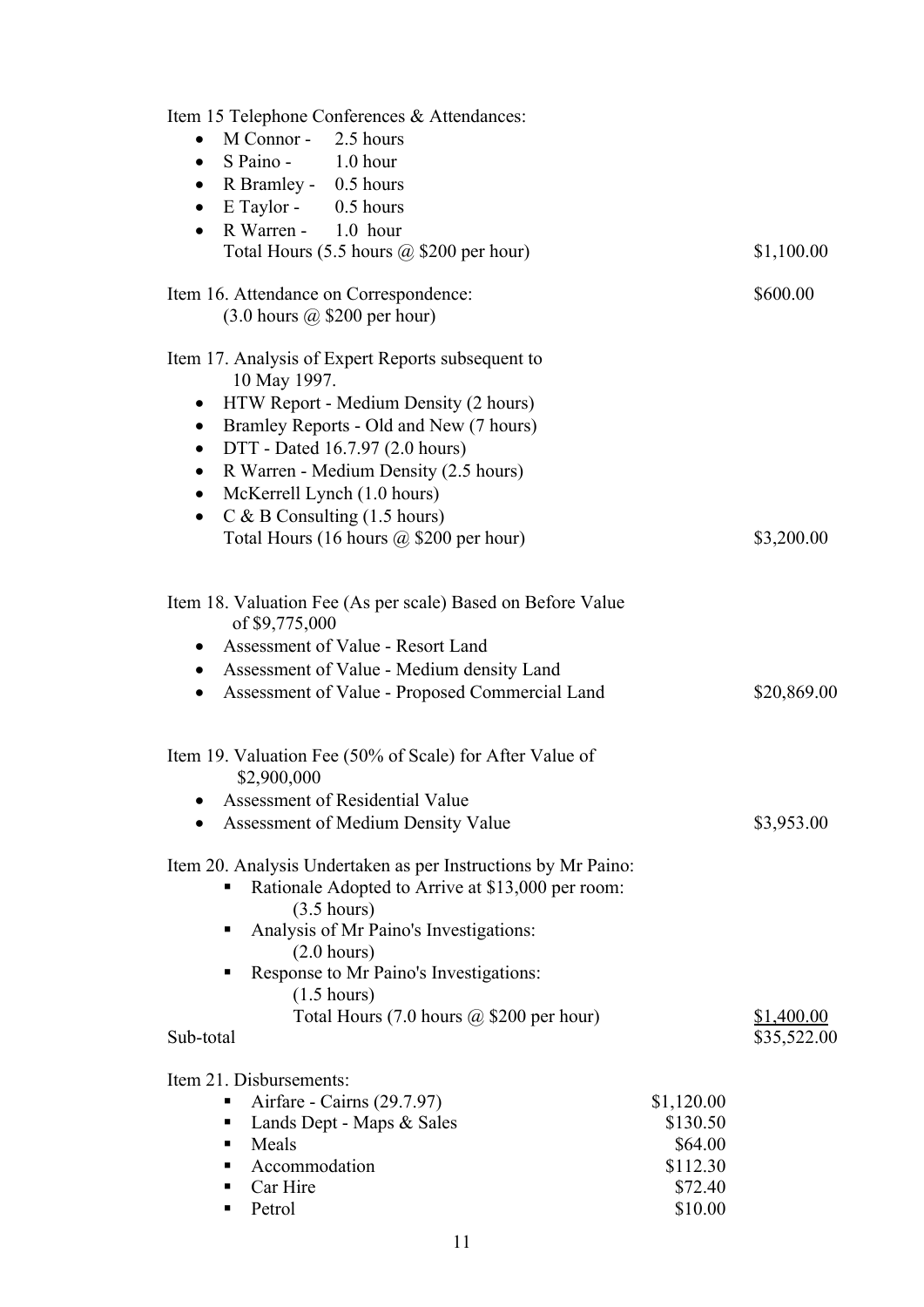| • Parking $(2 \text{ days} - 29.7.97)$             | \$18.00  |             |
|----------------------------------------------------|----------|-------------|
| • Parking - Brisbane                               | \$119.50 |             |
| • Travelling Time:                                 |          |             |
| Cairns (5 hours $\omega$ \$80.00 ph)               |          |             |
| GC Bris $(16.5 \text{ hours } (a) $80 \text{ ph})$ |          |             |
| • Photocopying (R Warren)                          | \$76.00  |             |
| • Facsimile Charges                                | \$295.00 | \$3,737.70  |
|                                                    |          | \$39,259.70 |

[34] The invoice of 18 March 1998 totalled \$39,259.70, however included work carried out after the lodgment of the claim for compensation. Fees/costs of such work are not properly the subject of a claim for disturbance compensation as it has been held that the relevant period during which a claim for such fees is appropriate is between the time of the issue of the Notice of Intention to Resume and the time of the lodgment of the claim in Court (*Merivale Motel Investments Pty Ltd v Brisbane Exposition and South Bank Redevelopment Authority* (1984-85) 10 QLCR 175 at 203-207). Mr Robertson estimated the pre-claim amount at "a value" of \$29,000 and that was the basis of the claim with respect to this invoice, yet there was evidence that the whole of the invoice was settled between Mr Paino and Mr Robertson at \$30,000. If I accept Mr Robertson's proportions, that part of the settled amount attributed to pre-claim work would have been \$22,181. That figure is about 56.5% of the full invoiced sum and is a more consistent representation of what the claimant might properly have claimed in accordance with *Merivale*. The following summary points employ that percentage:

| Item 14 | \$2,486  |
|---------|----------|
| Item 15 | \$621    |
| Item 16 | \$339    |
| Item 17 | \$1,808  |
| Item 18 | \$11,791 |
| Item 19 | \$2,233  |
| Item 20 | \$791    |
|         |          |

It is these adjusted figures that I will consider further. It should be noted that I have not adjusted Item 21 for reasons I give below.

[35] At para [98] of its reasons the Land Appeal Court said:

"[98] In this case, the member set out the relevant itemised invoices of Mr Robertson. The member accepted Mr Robertson's hourly charge out rate, but stated that he would not be allowing the following items -

- his work as a result of his role in the claim "project";
- preparation of a model;
- perusal of documents obtained under freedom of information legislation;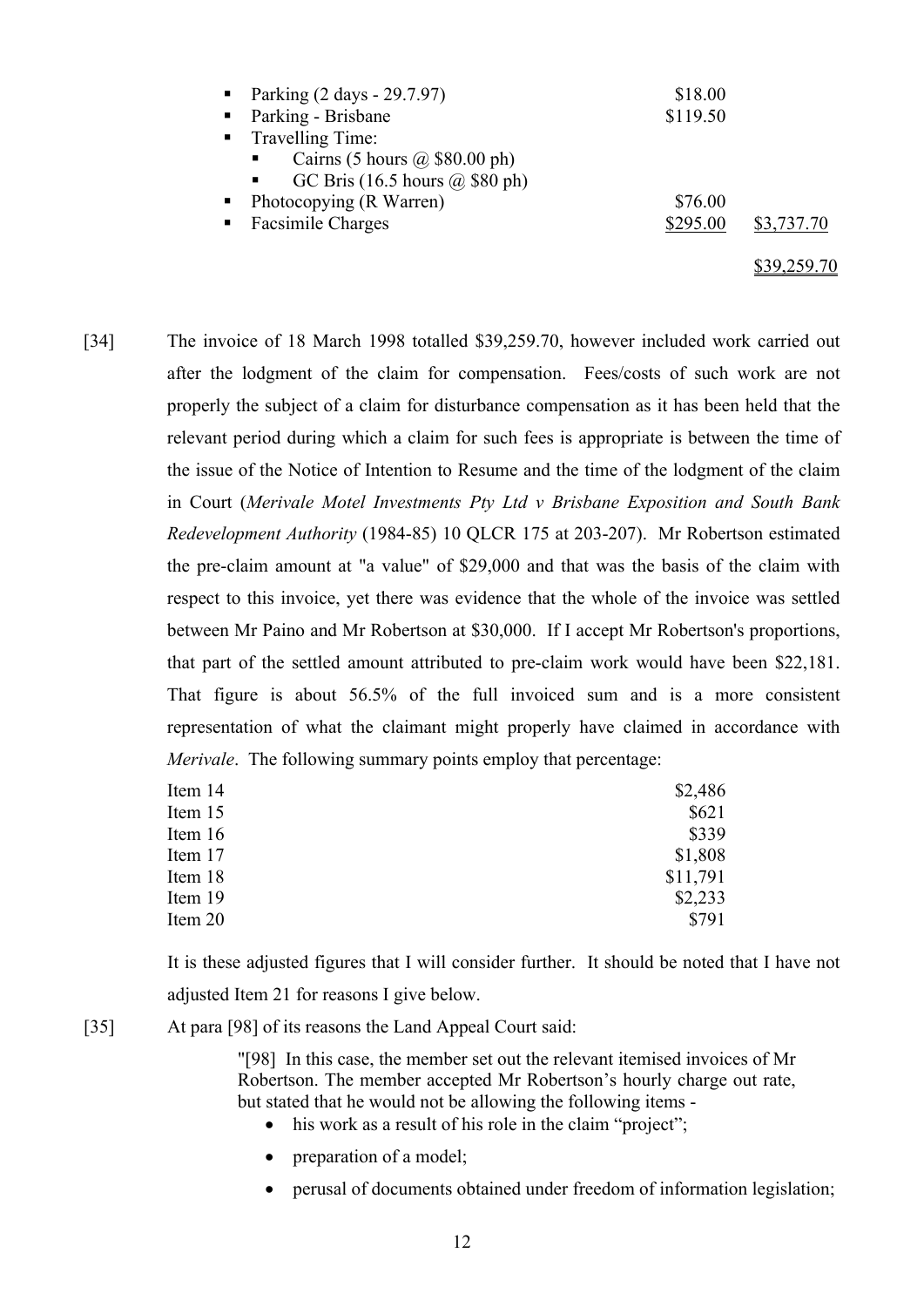a separate hourly rate for inspection of the land in addition to the fee charged for the valuation.

We can see no error in the member's conclusions in this regard."

- [36] I will proceed on the basis of those conclusions and will first consider Item 18 of the invoices, that is "Valuation Fees Before Resumption". The Land Appeal Court made no criticism of my decision to award compensation of \$455 for valuation fees for Taylor Byrne and \$3,000 for Keith Brady, the firm which employed Mr Randall Warren. Each of those items was invoiced separately from the invoices presently under consideration and was claimed and dealt with separately in my initial reasons. Mr Warren had provided a before resumption valuation of the medium density residential land (MDR land) and commercial lands and the applicant had relied on those valuations in completing its claim for compensation. It is appropriate therefore that compensation for Mr Robertson's valuation fees not include any amount for similar valuations. I have therefore reduced the amount of Item 18 from \$11,791 by \$3,000 to a rounded figure of \$8,800.
- [37] In respect to Item 19 Mr Robertson said that the after resumption MDR valuation prepared by him should attract a 50% fee only because of the fact that much of the work needed for that valuation was done by him in the before MDR valuation. Given, however, that I have allowed for Mr Warren's fees for the before MDR valuation, a 50% discount for the after valuation of the MDR land would not be appropriate. The fee claimed at Item 19 does not distinguish between the fees for the two valuations carried out. I must therefore make an estimate of the fees that would have been payable for the after resumption MDR valuation work. I will allow a 50% increase of the amount of \$2,233 to cater for the assumed additional MDR work. I settle on a figure of \$3,350 for Item 19.
- [38] The additional work done at Mr Paino's request (Item 20) was concerned with queries raised by Mr Paino concerning Mr Robertson's valuation of Parcel 2 of the preresumption land as resort land. Mr Robertson provided Mr Paino with a "detailed rationale" as to how he had arrived at his valuation figure of \$13,000 per room. Mr Paino undertook some research into comparable sales referred to by Mr Robertson, following which Mr Robertson provided further responses to Mr Paino's queries. I will not allow this item. The award of compensation to cater for a valuation fee is sufficient to cater for that valuation to be expressed in such a way that it may be understood by the client. Any propensity for the client to undertake his own inquiries and to ask searching questions which require further explanation ought not to be a matter for compensation.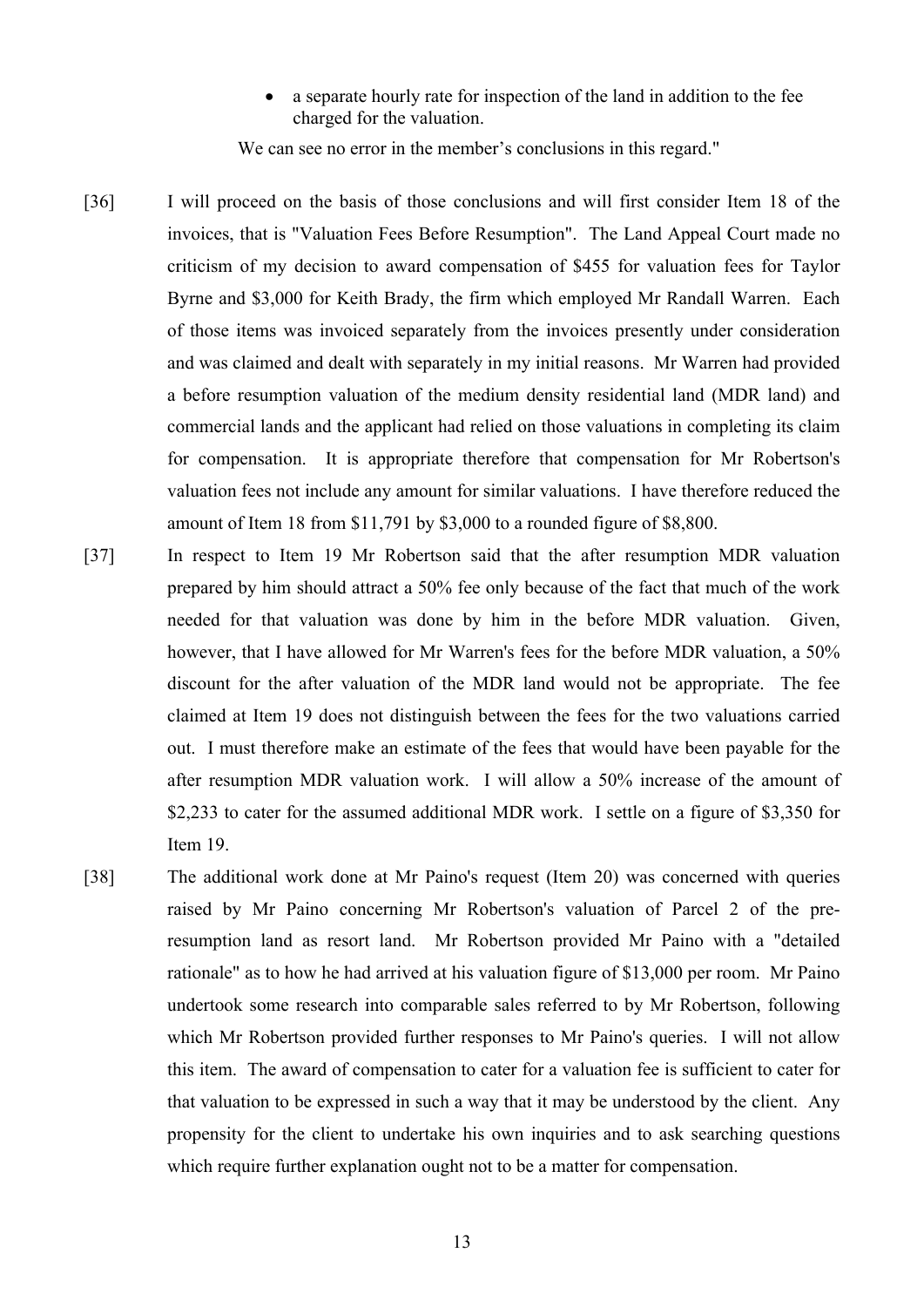- [39] Item 3 was associated with the preparation of Mr Robertson's valuations. Therefore this amount should not be allowed, as the work undertaken under this item would be reflected in the valuation fee. Item 4 should be disallowed to the extent that it also involved work that was integral to the preparation of Mr Robertson's valuations. Some of this item involved discussions between Mr Robertson and other consultants concerning the resort land valuation. Whilst each expert should be considered as competent to provide his or her own report, some allowance should be made for consultation to ensure that each understands the task being undertaken. I have, in the absence of precise figures, to assume that the bulk of the work (say, two-thirds) was to do with such consultation so will allow a round figure of \$2,000 to cater for that aspect. That figure is considered further below at para [47].
- [40] Item 5 includes amounts for consultation with Mr Bobbermen and Mr Corigliano. These gentlemen were associated with the preparation of DCF exercises not adopted by the applicant as the basis for the claim. Just as it would not be appropriate to grant compensation with respect to any fees payable or paid to these gentlemen, it is not appropriate to grant compensation for work done by others, namely Mr Robertson, with respect to their rejected work. In my initial reasons I disallowed a claim with respect to work done by Mr Cronin. Similar reasoning to that just provided leads to my rejection of the claim with respect to time claimed for Mr Robertson's consultation with Mr Cronin. Item 5 is therefore reduced by three hours, that is \$600. The net figure of \$1,200 is considered further below at para [47].
- [41] Item 1 is adjusted for similar reasons to those outlined in the above paragraph by the disallowance of 1.5 hours (\$300) concerning a conference with Mr Bobbermen. The balance \$2,800 is considered further below at para [47].
- [42] For similar reasons to those contained in para [40] above, Item 2 is adjusted by the rejection of the claim as it touches upon work done by Mr Robertson with respect to the analysis of draft reports of Mr Bobbermen and Mr Corigliano. No particular allowance is identified in the invoice with respect to these two gentlemen, therefore I will assume a pro-rata distribution of the 12.5 hours totalled under that item and will delete a rounded 4 hours (\$800) leaving \$3,200, which I consider further below at para [47].
- [43] I can find no example of the type of claim made under Item 6 having been considered by this Court on any previous occasion. I have doubts as to whether, as a matter of principle, such a claim ought to be allowed, however I reject the item on the basis that there is no evidence that any of the persons who were the subject of discussions were relied upon in the preparation of the claim for compensation.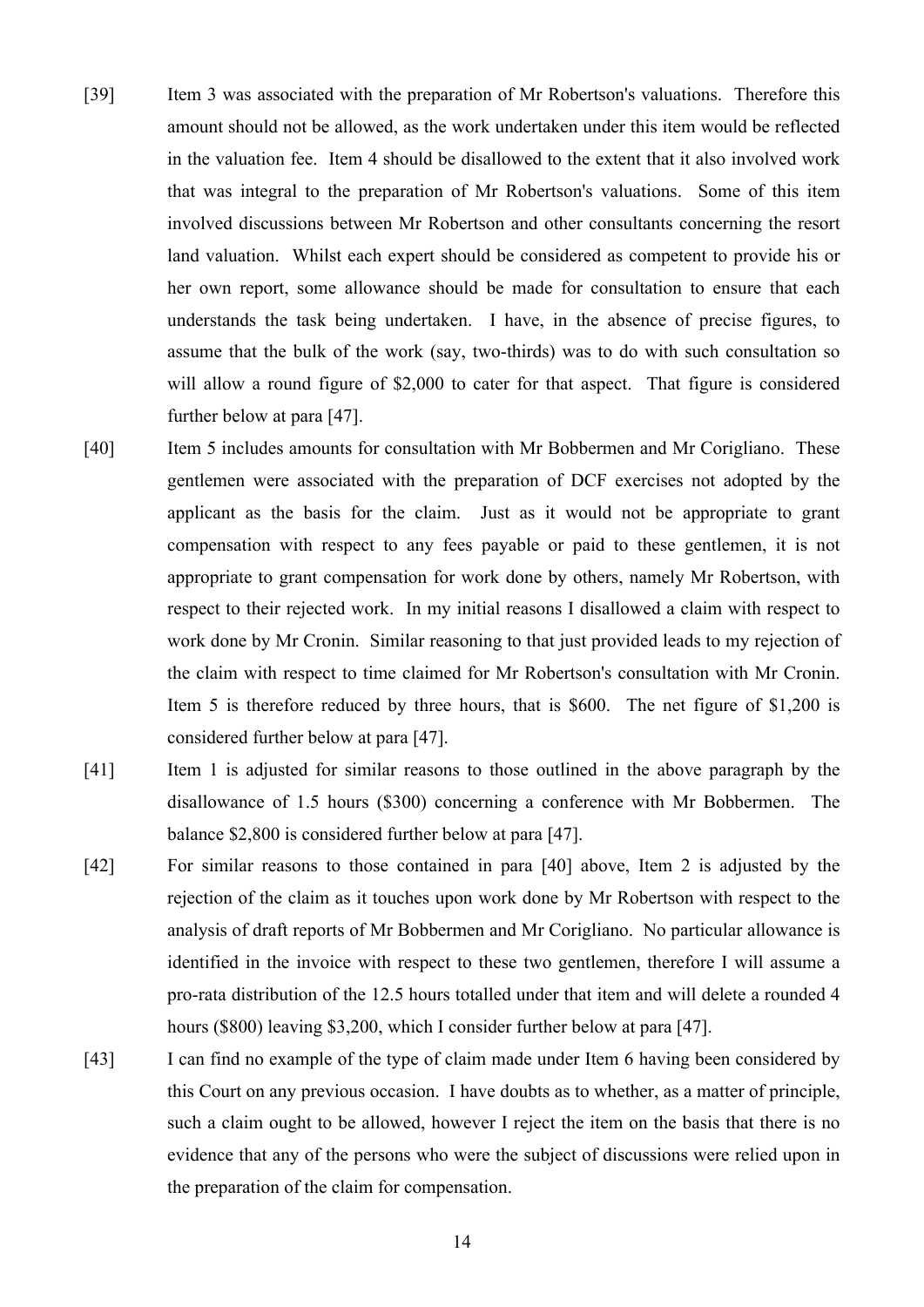- [44] Item 7 is disallowed on the same basis that I rejected the claim for the preparation of the model in my initial reasons. It follows that this associated item should not be the subject of compensation. I do not allow the claim for Item 10. In my initial reasons I did not allow any claim with respect to work associated with the *Freedom of Information Act*.
- [45] I will include Items 8, 9 and 12 for further consideration below at para [47] but will disallow Item 11. This item I find to be exclusively concerned with preparation for litigation and not for the purpose of compiling a claim for compensation.
- [46] I have considered afresh the matters of disbursements (Items 13 and 21) and have decided to allow these in full. I have concluded that even though a proportion of the work done by Mr Robertson and his various consultations with others, including experts, was greater than needed to prepare the claim for compensation and should be characterized as preparing for a Court contest, the disbursements would probably have been incurred to the extent claimed had his task been limited to the matters properly claimable.
- [47] I now turn to consider the following items including those I have considered in part above:

| Item 1  | \$2,800  |
|---------|----------|
| Item 2  | \$3,200  |
| Item 4  | \$2,000  |
| Item 5  | \$1,200  |
| Item 8  | \$200    |
| Item 9  | \$200    |
| Item 12 | \$2,100  |
| Item 14 | \$2,486  |
| Item 15 | \$621    |
| Item 16 | \$339    |
| Item 17 | \$1,808  |
| Total   | \$16,954 |

It will be noted that each of these items comprises fees/charges associated with Mr Robertson's liaison and consultation with others associated with the claim preparation "project", as I described it in my initial reasons.

[48] Mr Robertson played a pivotal role in the claim project which I have found was dominated by the claimant preparing for a Court contest, not by the need to lodge a claim for compensation. I accept that there would be a need for some consultation between Mr Robertson and other experts, as well as the perusal of reports, however I conclude that the level of consultation was substantially excessive. In my view less than half of the time involved in this list of items would have been sufficient to allow Mr Robertson to complete his valuation work. I will adopt 40% as representing the proportion of these

15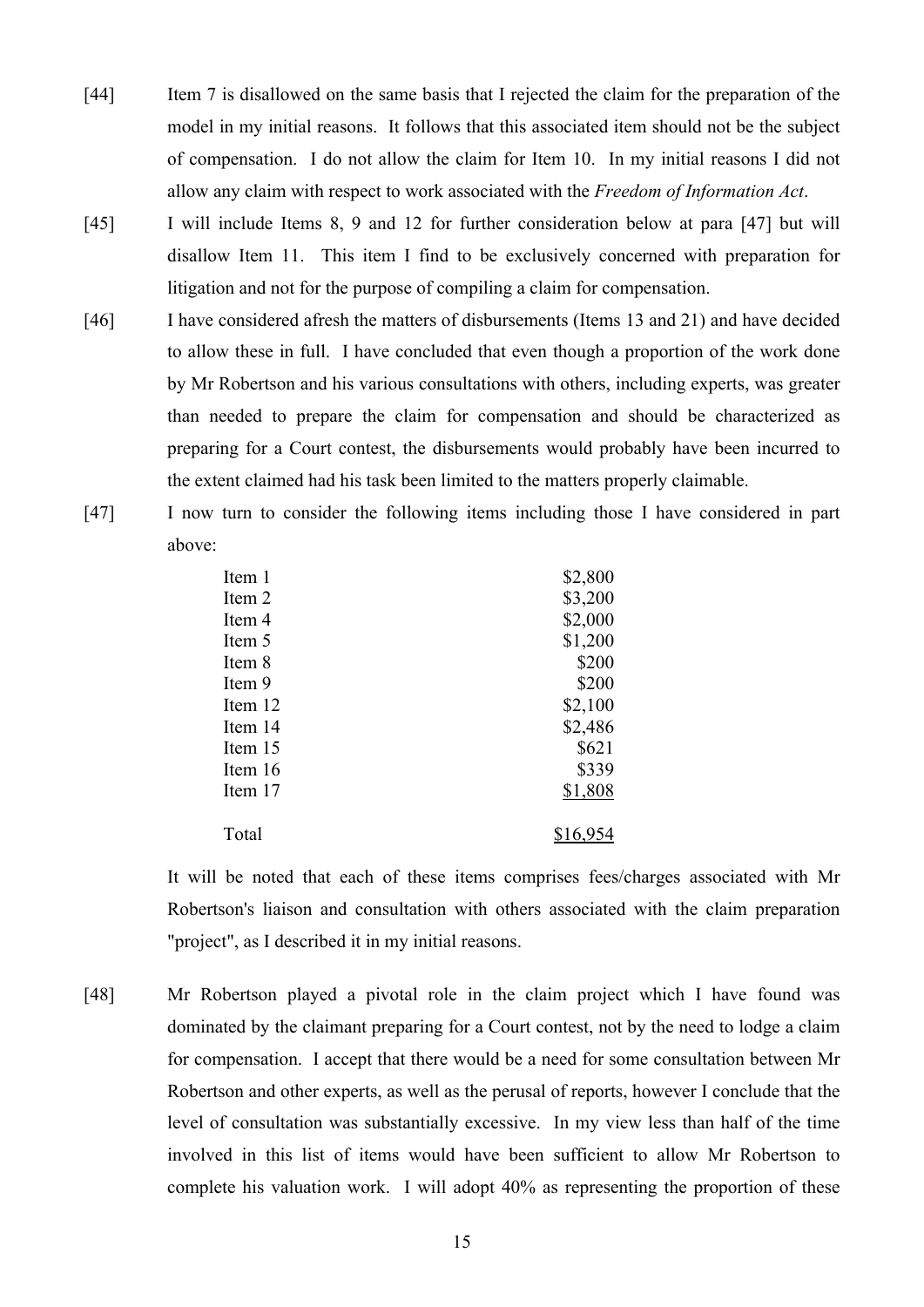fees/charges that would have been reasonably incurred in the preparation of the claim for compensation. I will therefore allow \$6,782 with respect to these items.

[49] In the result then my conclusion is that Item C Valuers fees ought to be allowed as follows:

| Items 1, 2, 4, 5, 8, 9, 12, 14 to 17 | \$6,782.00  |
|--------------------------------------|-------------|
| Item 3                               | Nil         |
| Item 6                               | Nil         |
| Item 7                               | Nil         |
| Item 10                              | Nil         |
| Item 11                              | Nil         |
| Item 13                              | \$4,514.50  |
| Item 18                              | \$8,800.00  |
| Item 19                              | \$3,350.00  |
| Item 20                              | Nil         |
| Item 21                              | \$3,737.70  |
| Invoice of 3 September 1996          | \$1,970.00  |
| Total                                | \$29,154.20 |

## **D. Accountants**

- [50] The firm Deloitte Touche Tohmatsu (Deloittes) provided a document entitled "Gemini Park Resort - Financial Feasibility Assessment", a report which employed the discounted cash flow (DCF) methodology with the purpose of theoretically demonstrating the economic viability of the resort usage proposed on Parcel 2 of the applicant's preresumption land.
- [51] Fees charged for the Deloittes work totalled \$63,965. I found in my initial reasons that the charge-out rate for Messrs Johnson and Gillman, who produced the DCF report, was not excessive and that it was appropriate for Deloittes to provide such a report. I noted, however, that Mr Johnson's statement showed that he reviewed a large amount of information supplied to him by the claimant's solicitors including:
	- numerous reports prepared by Mr Bevan Lynch;
	- a report prepared by Richard Bramley, together with numerous discussions with Mr Bramley;
	- a book of documents supplied by the claimants' solicitors including correspondence in connection with a matter and transcript of evidence of an earlier hearing before the Land Court;
	- the original projected cash flows of Gemini Park;
	- HTW Valuers report dated 12 September 1995.
- [52] One of the Deloittes invoices reveals that that firm made "numerous adjustments" to the feasibility study document which became the final report and created numerous "scenarios for both Peter Cronin and (Mr) Paino on the cash flow statements".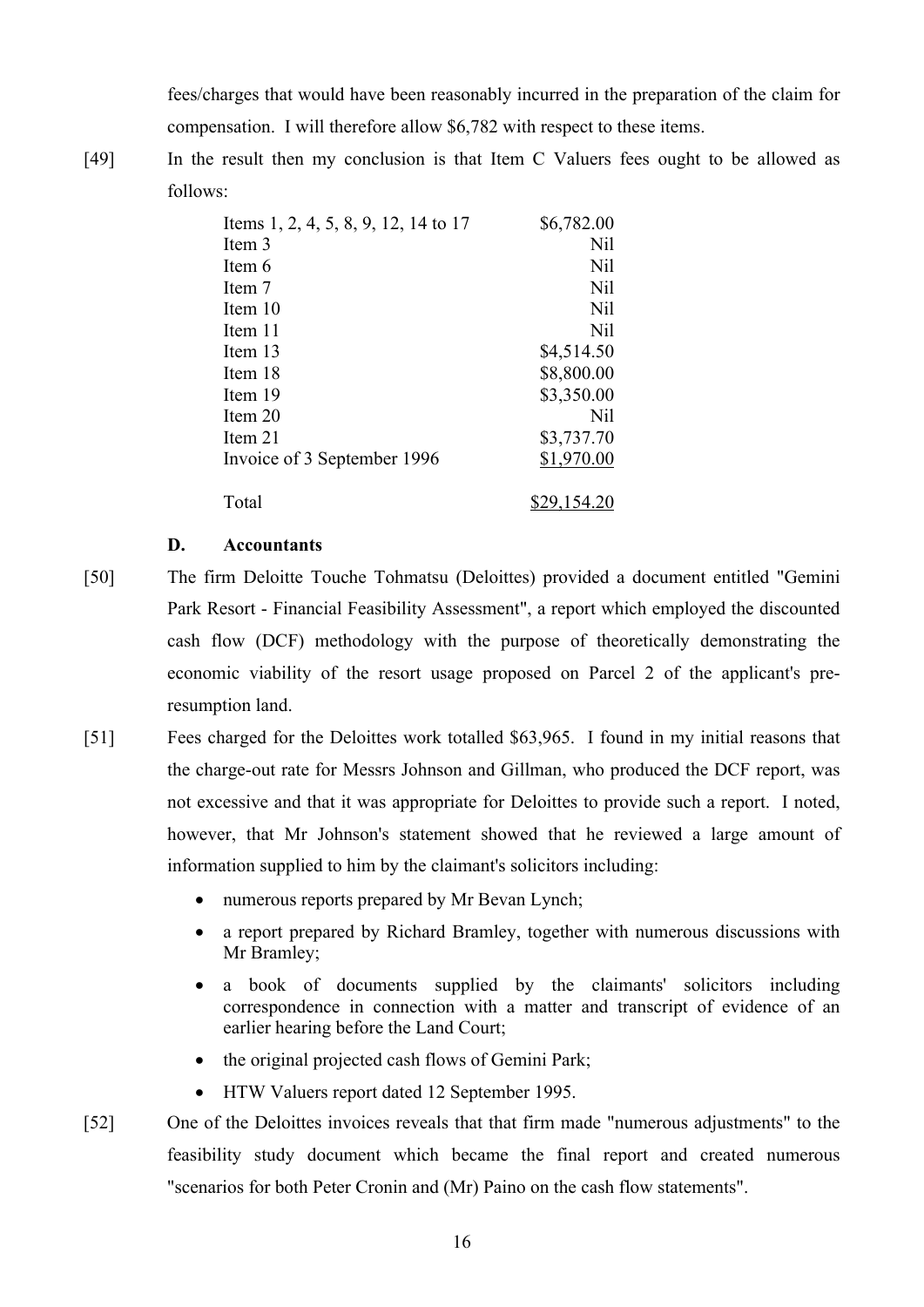- [53] Each of the Deloittes invoices list "numerous meetings" and discussions with Mr Paino and Mr Cronin and indicate that substantial work flowed from these meetings. There were also a number of meetings and discussions with other experts.
- [54] I conclude that the work carried out by Deloittes and the subject of the disturbance claim was far in excess of that which would have been required to provide a report sufficient to support a claim for compensation and that much of that excessive work was involved in the applicant preparing for trial, rather than simply preparing to lodge a claim for compensation. I am of the view that less than half of the expended fees would have been sufficient to prepare a DCF report suitable for the purpose of a claim for compensation. I adopt a figure of 40% as representing a suitable level of fees and accordingly I calculate \$25,586 for this item.

## **E. Architects**

- [55] Mr Bevan Lynch of McKerrell Lynch, Architects, was retained by the claimants to investigate:
	- an assessment of the design of the proposed resort including its presentation, room sizes public areas and the overall quality of the design;
	- an assessment of the likely construction costs;
	- an assessment of the proposed development strategy for the resort (this and the previous item were apparently prepared by Mr James previously with respect to his initial design);
	- a commentary on the target market for the resort:
	- the impact the Smithfield Bypass would have on the proposed resort.
- [56] Mr Lynch completed this work and provided a draft report addressing each of these items, one of which "estimated construction cost" I refer to in particular. I understand that the invoiced professional fees included a charge for that work. In my initial reasons I determined that disturbance compensation in the amount of \$2,300 was payable to the applicant with respect to estimates of construction costs supplied by Obersky & Jarmey. In these circumstances it is not appropriate that fees with respect to this item also be paid to Mr Lynch. I have no precise figure as to Mr Lynch's charges with respect to this work, but I notice that para 19 of Exhibit 140 (Mr Lynch's statement) says, "Throughout October and November 1996 I spent considerable time investigating the costing issue". I do not know the actual period of time involved, but assume that it was a substantial part of the time charged for in the invoice of 4 December 1996 with respect to professional fees which totalled \$5,250. I will assume a figure of \$2,300 being the same as that allowed for Obersky & Jarmey, though a higher amount may have been paid to Mr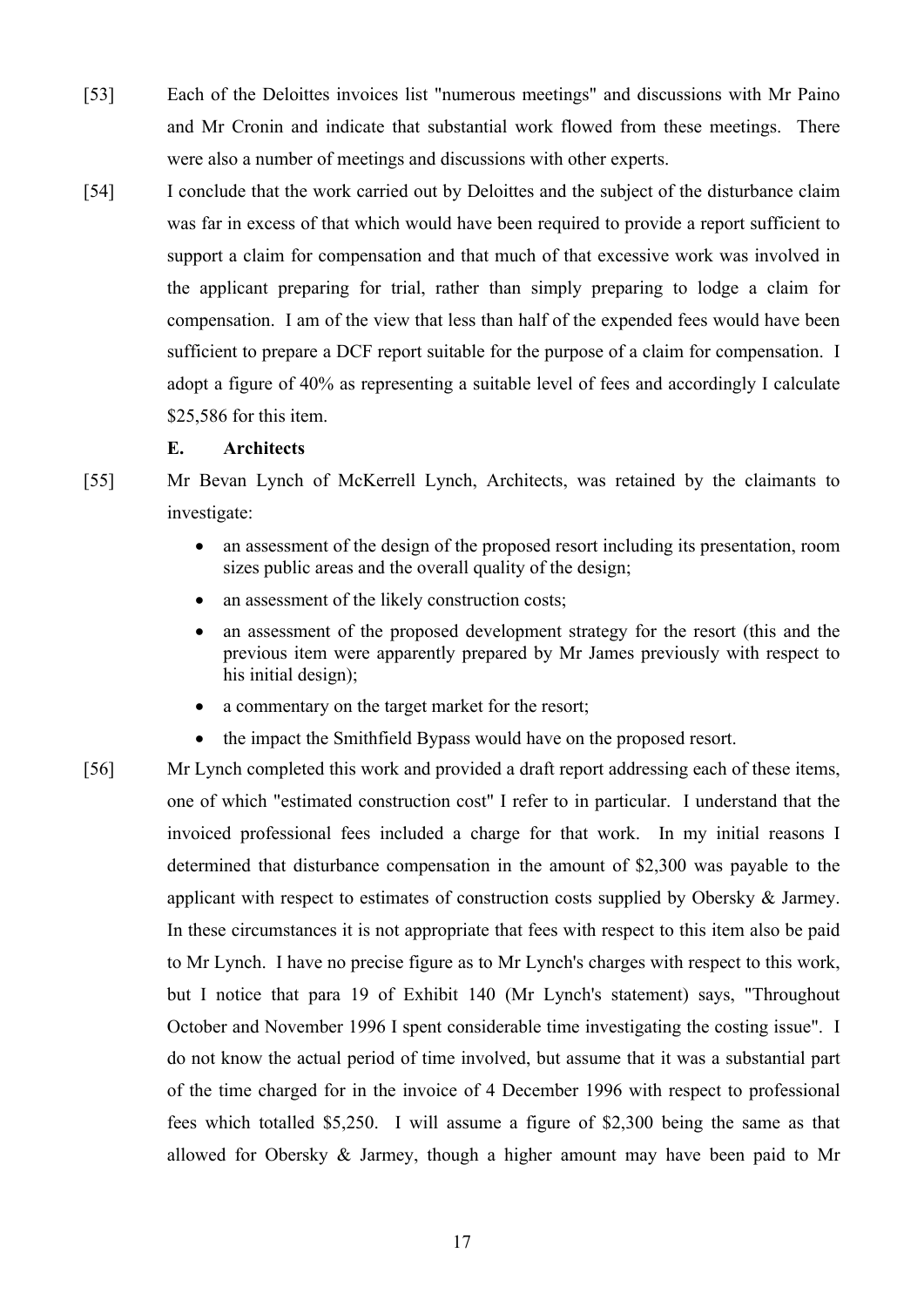Lynch's firm. I reduce Mr Lynch's invoiced total \$19,105 by \$2,300 to yield a net figure of \$16,805.

- [57] The evidence shows that Mr Lynch was also involved in the claim preparation "project" along with other experts and that he spent considerable time consulting with other experts reading their draft reports, including modified reports, responding to queries and criticism of his work raised by Mr Paino and reading about the history of the parent site including a previous resumption from the land. This work was excessive to what would have been sufficient to prepare a claim for compensation and was, in my opinion, undertaken largely for the purposes of preparing for trial. I formed the view from Mr Lynch's evidence, however, that he was somewhat less enmeshed in the trial preparation process than, for example, Deloittes, so in comparison with the discount I assessed with respect to the Deloittes professional fees figure, I will adopt a 50% discount with respect to Mr Lynch's net figure of \$16,805. I therefore calculate disturbance fees with respect to Mr Lynch's fees at \$8,402.50.
- 

[58] It will be convenient if I provide a summary of the disturbance compensation determined afresh in these reasons, together with the amounts determined in my initial reasons with respect to the applicant and not the subject of criticism by the Land Appeal Court.

| А.             | Solicitors           |                                 | \$30,000    |
|----------------|----------------------|---------------------------------|-------------|
| <b>B.</b>      | <b>Barristers</b>    |                                 | \$2,480.00  |
| $C$ .          | Valuers              | John Robertson                  | \$29,154.20 |
|                |                      | <b>Taylor Byrne</b>             | \$455.00    |
|                |                      | Keith Brady                     | \$3,000.00  |
| D.             |                      | <b>Accountants Deloittes</b>    | \$25,586.00 |
|                |                      | Pritchard Adams                 | Nil         |
| E.             | Architects and       |                                 |             |
|                | <b>Builders</b>      | McKerrell Lynch                 | \$8,402.50  |
|                |                      | Obersky & Jarmey                | \$2,300.00  |
|                |                      | <b>JB</b> Design                | \$310.00    |
|                |                      | James Architects                | \$800.00    |
| F.             |                      | <b>Bramley Tourism Analysts</b> | \$18,364.95 |
| G.             |                      | Modelling, photography, artists | Nil         |
| H.             | Economists           |                                 | \$5,507.00  |
| Ι.             | Town planning        |                                 | \$9,000     |
| J <sub>r</sub> | Interpreters         |                                 | \$435.00    |
| K.             |                      | Directors and employees' time   | Nil         |
| L.             | Landscaping          |                                 | \$4,925.00  |
| M.             | Property consultants |                                 | Nil         |
| N.             |                      | Resort construction costs       | Nil         |
| О.             | Liaison consultant   |                                 | \$500.00    |
| P.             | <b>MDR</b>           | rezoning costs                  | Nil         |
|                |                      | appeal costs                    | \$16,000    |

### **Heavey Lex**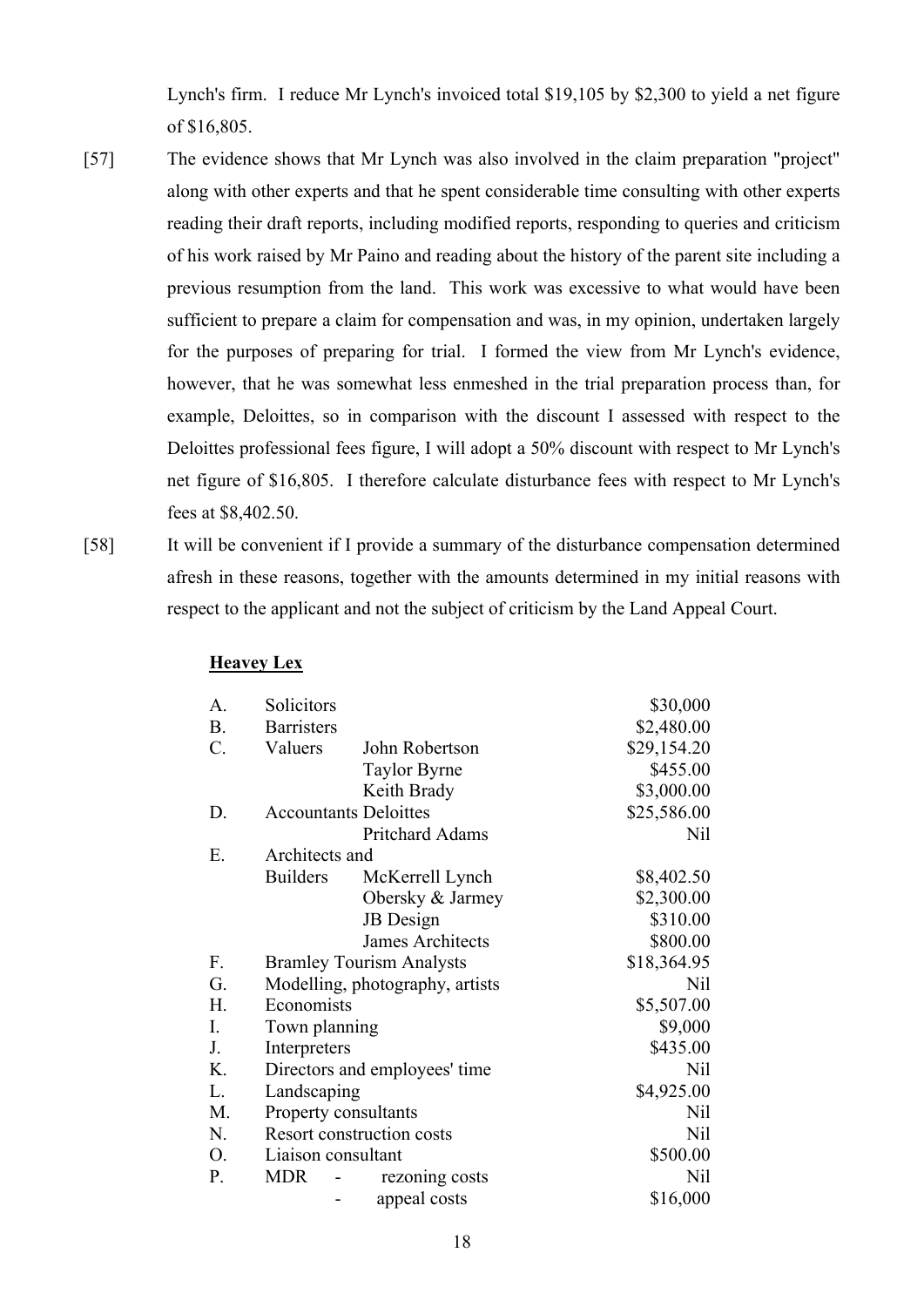|                | miscellaneous              | \$2,437      |
|----------------|----------------------------|--------------|
| Q.             | Wasted legal costs         | \$2,000.00   |
| $\mathbf{R}$ . | MSC appeal costs           | Nil          |
| S.             | Miscellaneous resort costs | Nil          |
|                |                            |              |
|                |                            | \$161,656.65 |

I round this up to \$161,657.

#### **MDR Land**

[59] I now turn to consider the question of the value of Parcel A after resumption and refer to para [123] of the Land Appeal Court reasons from which I take direct guidance.

> "[123] We are persuaded that if medium density residential potential existed on part of the subject land before resumption as was found by the member, then it remained in some form after resumption. We are not in a position to provide an assessment in substitution for that arrived at by the member, but we see no reason, for ease of reconsideration, why the continued existence of that potential should not be restricted to parcel A in the after valuation approach."

- [60] The respondent raised the possibility of part of Parcel B having MDR potential. It was suggested that the prospect of applying part of Parcel B to MDR usage should be addressed if I were to conclude that the value of Parcel A, viewed as containing MDR land, was \$90,000 per ha or less. Given my conclusion on the value of Parcel A viewed as having MDR potential (see below), I need not consider the Parcel B option though I must say that I would find it difficult, given the weight of planning evidence to the contrary, to draw a conclusion that any part of Parcel B might be seen as suited to MDR use.
- [61] Each of the parties provided submissions as to how I should employ the evidence in placing a value on Parcel A. I will refer first of all to the primary submission of the applicant. That submission was to the effect that I should conclude that the MDR potential in Parcel A was such that the value of that land as MDR land would be little more than its value as single unit residential land, which I found in my initial reasons to be \$90,000 per ha. This has often been referred to in this Court as the "bottom-up" method. That submission is not in direct conflict with the conclusion of the Land Appeal Court which was that MDR potential "remained in some form" after the resumption, there being no suggestion by that Court that the potential was in the same form after as before. The Appeal Court simply held, as I understand it, that I was in error in finding that the MDR potential was completely destroyed by the resumption. It was submitted for the applicant that, accordingly, the respondent had succeeded on appeal with a fairly narrow point. That may be so, however it calls for a reconsideration of the valuation evidence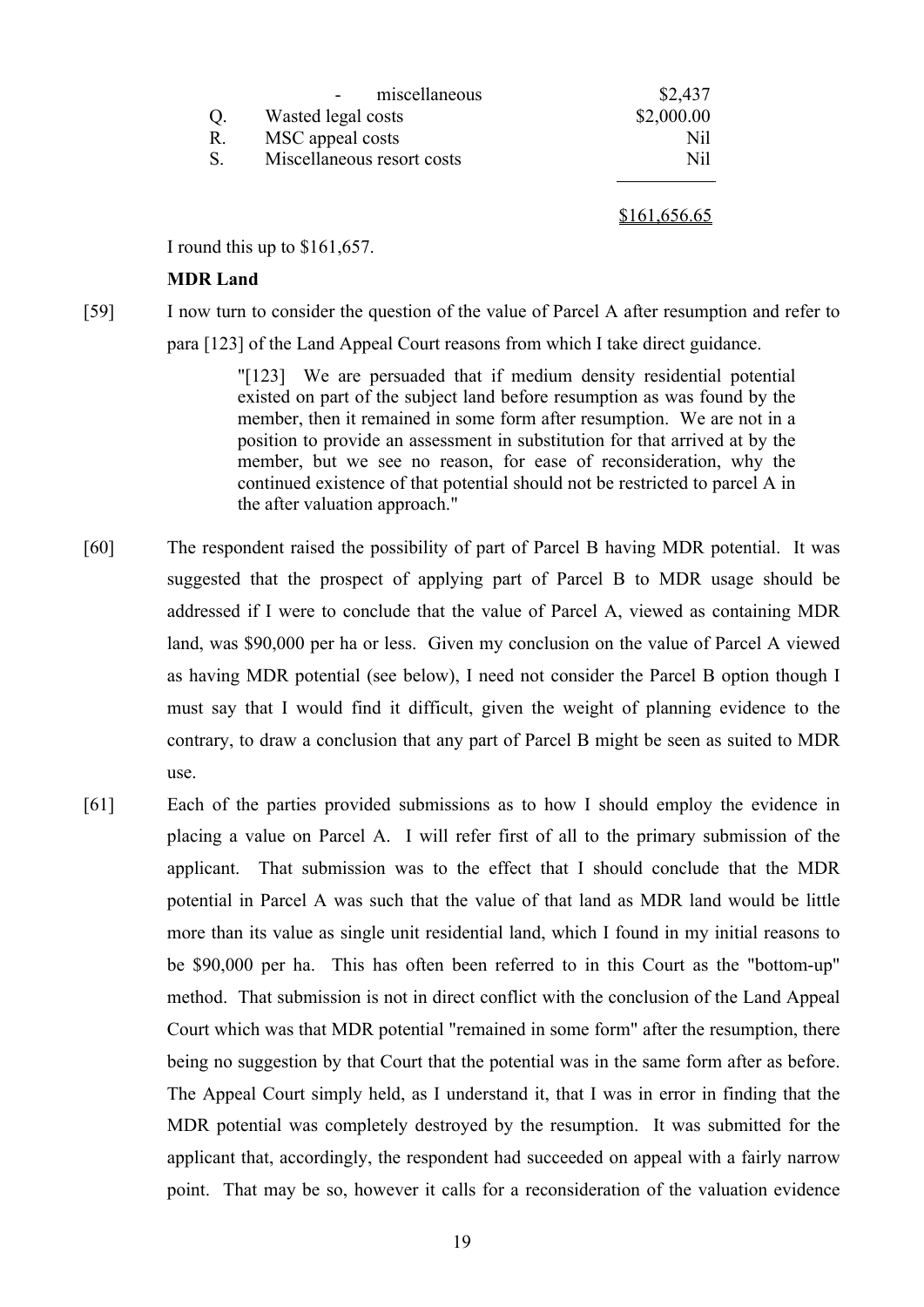with respect to MDR potential, not an assumption that such potential merely adds some small premium to the single unit residential value found by me initially.

[62] Some reliance was placed by the applicant on the reasons of Ambrose J where at para [69] of the Court of Appeal decision he said:

> "In my view upon the appeal, it was open to the Land Appeal Court to conclude that upon the evidence which it analysed, the Land Court member had erred in principle in concluding that any potential - *however slight* - that 6.2 ha of the appellants' land had for development and use for (MDR) purposes had been destroyed by the resumption." (italics added by the applicant)

- [63] It was suggested for the applicant that the observation of His Honour revealed an awareness of the prospect that the impact of the resumption and the proposed bypass was sufficient to reduce the MDR potential to something that was only slight. That suggestion assumes that His Honour was referring to the after resumption Parcel A as having MDR potential "however slight". It is not totally clear to me that this is what His Honour intended, however the context suggests that Mr Gore QC may well be right in his suggestion that the reference is to the after resumption land. The words, however, cannot in my view be taken to suggest a conclusion that the MDR potential was in fact slight. They should be understood as saying something to the effect of "even if that MDR potential was slight". His Honour and the Court of Appeal has, with respect, properly left it to me to draw conclusions of fact on the evidence.
- [64] Now I will not repeat those facts which are fully canvassed in my initials reasons and which are relevant to my present task, however I will summarise the more significant matters which I will call "amenity issues":
	- (i) Parcel A is deleteriously affected by the physical presence of the bypass construction whose dimensions will make it an imposing, bulky structure.
	- (ii) Despite noise attenuation works associated with the bypass, noise pollution will impact on the residential amenity of Parcel A.
	- (iii) Whilst the above two points comprise objective aspects of injurious affection on Parcel A, the psychological impact of those facts on residents or prospective residents would be a matter of significance with respect to the raw land value.
	- (iv) Parcel A is impacted upon by the Cook Highway to the west and the link road parallel to that, as well as the drainage reserve to the south. These constraints, together with the bypass to the east, incarcerate Parcel A in its own restrictive environment though I note that the Cook Highway and the drainage reserve were present before resumption.
	- (v) The shape of Parcel A will impact on its development efficiency.
- [65] The before MDR land in Parcel 1 was of such a size that Mr Gould had reservations as to whether the market could accommodate a development of that dimension. The same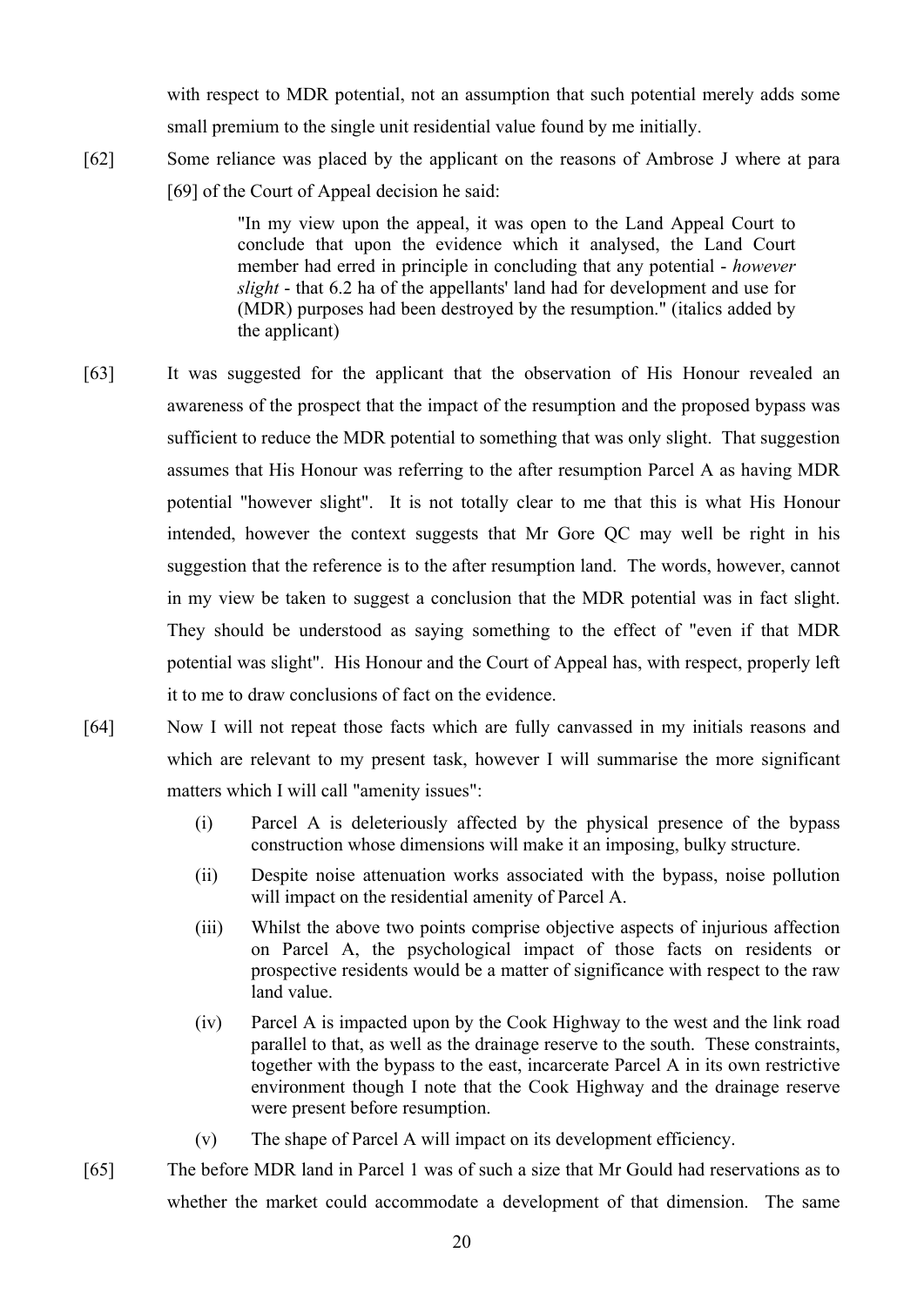reservation applied in the after situation, however Mr Gould valued the Parcel A land on the basis that it could be utilized for MDR development with the after area being the same as the before. Now whilst Mr Gould purported to be "ruthless" in his appreciation of the impact of the various amenity issues which flow from the resumption and its works, there seems to me to be a compounding effect in the size and the amenity elements coming together. There is, in effect, a negative synergy that would be perceived in the market in Cairns, in my view, with the effect that the Parcel A land would have a compounded diminished attractiveness in the marketplace.

- [66] Mr Gould purported to take the various amenity issues, apart from the link road, into account in his valuation of Parcel A. I return to the link road matter below. In my initial reasons I expressed the view that Mr Gould had made insufficient allowances for similar issues as they applied to Parcel B. Similar comments can be made with respect to his valuation of Parcel A. In addition to the amenity issues and the issue discussed in para [65], I find that there are two other relevant factors to be taken into account:
	- (i) In order that the pre-resumption MDR zoned area be reinstated in Parcel A, there will be a need to arrange for a rezoning of that part of Parcel A not so zoned and the consolidation of the MDR land. There will be some costs, delay and risk associated with such a rezoning, however neither party suggested that this rezoning would not be successfully achieved.
	- (ii) The \$1,800,000 offer is to be relied upon as a moderating influence in ascertaining the after resumption value of the applicant's land. See para [88].
- [67] I understand the reasons of the Land Appeal Court, which were upheld by the Court of Appeal, direct me to commence my reconsideration of the value of Parcel A on the basis that in the general market area of which Parcel A forms part, the need for MDR land would be the same after as it was before the resumption, but that the value of Parcel A is a matter left to me for consideration. I have observed in the previous three paragraphs that the Parcel A MDR land would be less attractive after resumption than it was before. Put another way, this means that of all the land in the relevant area competing in the MDR market, the Parcel A land would have slipped substantially on any rank-ordered list that a would-be purchaser might prepare. The land would therefore need to have a price advantage to make it an attractive purchase proposition.
- [68] For any intending purchaser the price paid would need to reflect the risks associated with the disabilities of the land that attend any price paid above the price for the next lower economic use. I found that lower use to be for single unit residential purposes and placed a value of \$90,000 per ha on the land. This does not necessarily mean, however, that I should adopt the "bottom up" method that the claimant invites me to employ. I would use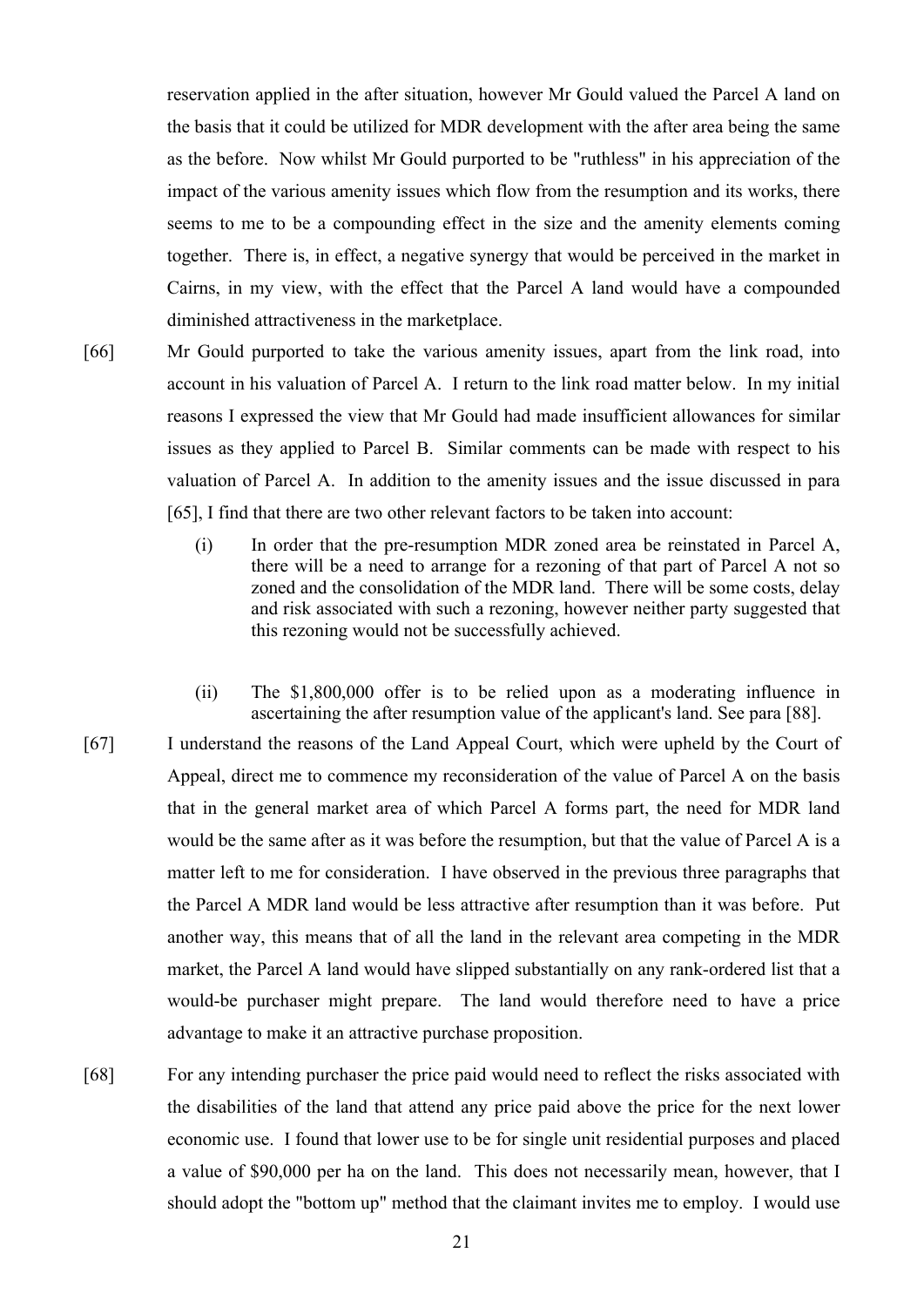this method only if I rejected fully the method utilized by Mr Gould. Mr Gould was the only valuer who placed an MDR value on land in Parcel A, so I must first consider his valuation.

- [69] The respondent observed that I had accepted Mr Gould's valuation of \$125,000 per ha for the Parcel 2 single unit residential land before resumption and had reduced that figure to \$100,000 for the single unit residential land in the after resumption Parcel B. That calculates to a 20% reduction from the before value. In my initial reasons I found a value of \$90,000 per ha for the single unit residential land in Parcel A, that is a 10% reduction from the Parcel B valuation, or a 28% reduction from the pre-resumption value of Parcel 2.
- [70] It was suggested for the respondent that if a similar discounting process were applied to the MDR values, then at the very worst (viewed from the respondent's side) a 28% reduction from the pre-resumption MDR value would apply.
- [71] It was further submitted that based on the evidence from Mr Gould that MDR land suffers less from the noise and visual impacts from the Captain Cook Highway, the link road and a bypass structure than would single unit residential development, a reduction in the preresumption MDR value of something less than 28% ought to apply. A 20% reduction was suggested.
- [72] Mr Needham, for the respondent, drew my attention to the fact that Mr Gould has applied a discount of or approaching 20% of his before MDR values in his after valuation. The suggestion appears to be that this supports the submission that I should apply a similar discount to the before MDR value that I found. It will be seen below, however, that in Mr Gould's after valuation of the Parcel A MDR land the discount that he applied was not applied solely to cater for the aspect of injurious affection flowing from the purpose of the resumption. His valuation is more refined than that.
- [73] Whilst I think the evidence overall supports Mr Gould's view that users of MDR land suffer less in terms of the impact of noise and the visual impacts referred to, this is not to say that purchasers of such land would apply a lower level of discount than 28% on this account in the after situation. I say this for the reasons discussed in paras [65] to [68] above. I also see no compelling reason to accept the proposition that the bulk of the occupants of residences constructed on the Parcel A land would be tenants and would be little concerned about such matters of noise and visual pollution. In addition, I have noted above the requirement for rezoning and the consolidation of MDR zoned land in Parcel A. In his valuation Mr Gould adopted a discount of about 20% of the in globo value to cater for "a 10% profit and risk element, associated application costs and fees, and interest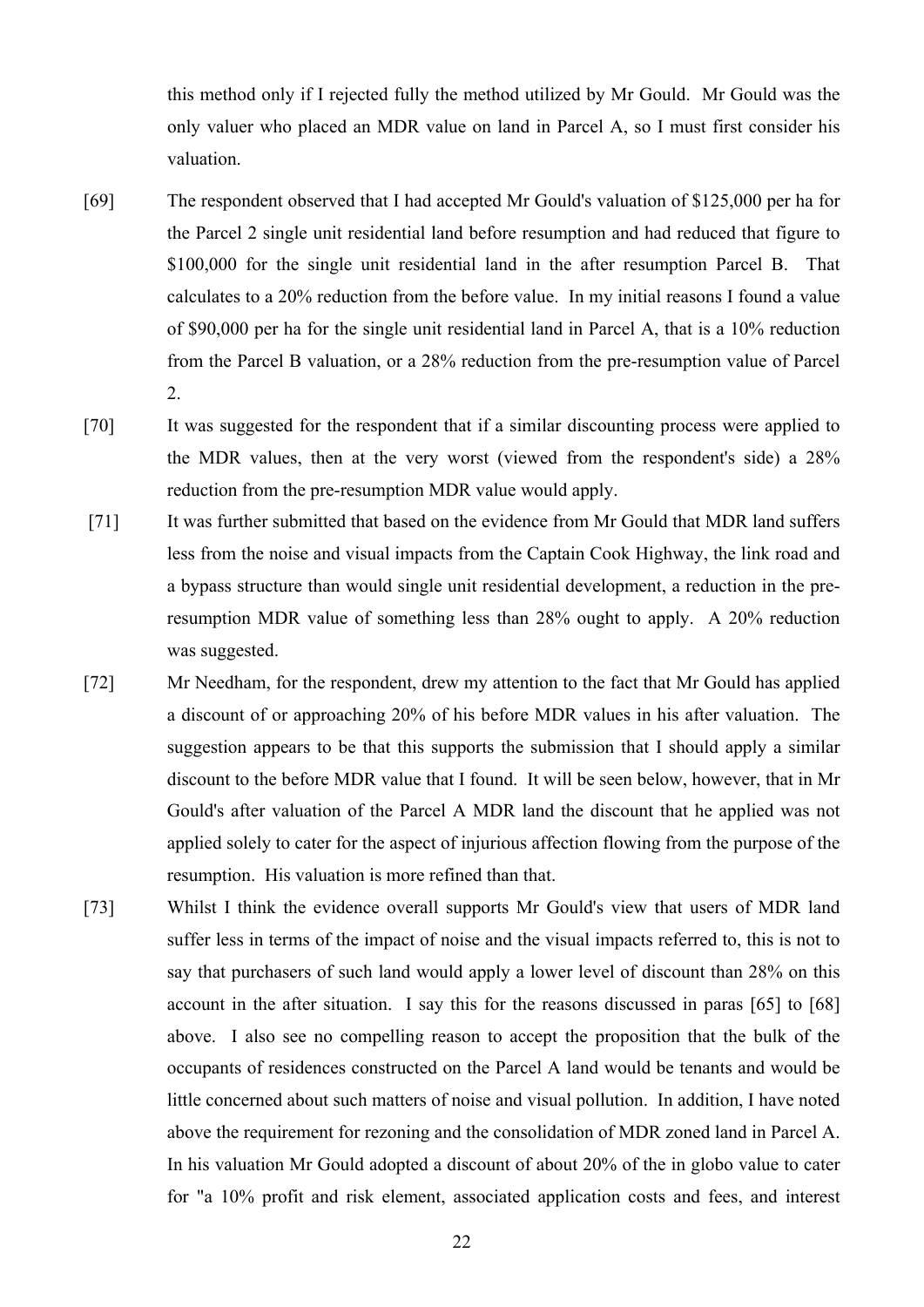allowances". Such an allowance did not play any part in the conclusion I drew in my initial reasons that the Parcel A land viewed as single unit residential land should have a value 28% less than the pre-resumption residential land in Parcel 2.

[74] In his valuation Mr Gould took the whole of the western severance, that is 8.461 ha, and placed a value on that recognizing that some parts of the land would have a nil value. His valuation may be summarised thus:

| 0.700 ha land lost due to shape     |                   | Nil         |
|-------------------------------------|-------------------|-------------|
| 0.300 ha required for Hwy Buffer    |                   | Nil         |
| 0.750 ha drain (excluding Buffer)   |                   | Nil         |
| 2.127 ha Visual/Noise impact (MDR)  | @ $$240,000/ha$   | \$510,480   |
| 3.600 ha MDR rezoning potential     | @ \$290,000/ha    | \$1,044,000 |
| $0.984$ ha 50% typical Res in globo | $(a)$ \$62,500/ha | \$61,500    |
| 8.461 ha                            |                   | \$1,625,980 |

- [75] Mr Gould's valuation acknowledges that the resumption causes a loss in the area of MDR zoned land and splits the remaining MDR land into two with part on the eastern and part on the western side of the bypass. He proposes, and I accept, that it would be prudent to consolidate the MDR land into one area in Parcel A. In his valuation he adopts a discount rate of about 20% off his in globo value before resumption of \$360,000 per ha for MDR land not noise affected, that is \$70,000 per ha in his calculation, to cater for the risk, costs and fees, as well as interest allowance in rezoning part of Parcel A to MDR and consolidating the MDR zoned land. It is this process that led him to adopt the abovementioned value of \$290,000 per ha (that is \$360,000 minus \$70,000 equals \$290,000). His figure of \$240,000 per ha was based on his before resumption value for visual/noise affected land of \$300,00 per ha. The reduction of \$60,000 per ha here is for rezoning/consolidation. I accept his opinion that a 20% discount from the in globo value ought to be applied to the MDR land for rezoning/consolidation purposes.
- [76] The area figure of 0.984 ha in the para [74] figures from Mr Gould's valuation comprises the usable balance of what he took to be the area in Parcel A available to the applicant after resumption. He adopted a value for this land based on it being worth half the before resumption value of single unit residential land, which I accepted as \$125,000 per ha. I accept his approach to this spare land. Whilst the Land Appeal Court expressed concern only with respect to the need to recognize that Parcel A contained land with MDR potential, I infer that it is appropriate for me to reconsider the value of Parcel A, as a whole, after taking into account that MDR potential.
- [77] It will be noticed that there is no provision in Mr Gould's valuation summary for the link road which in the after situation would reduce the area of land available in Parcel A. The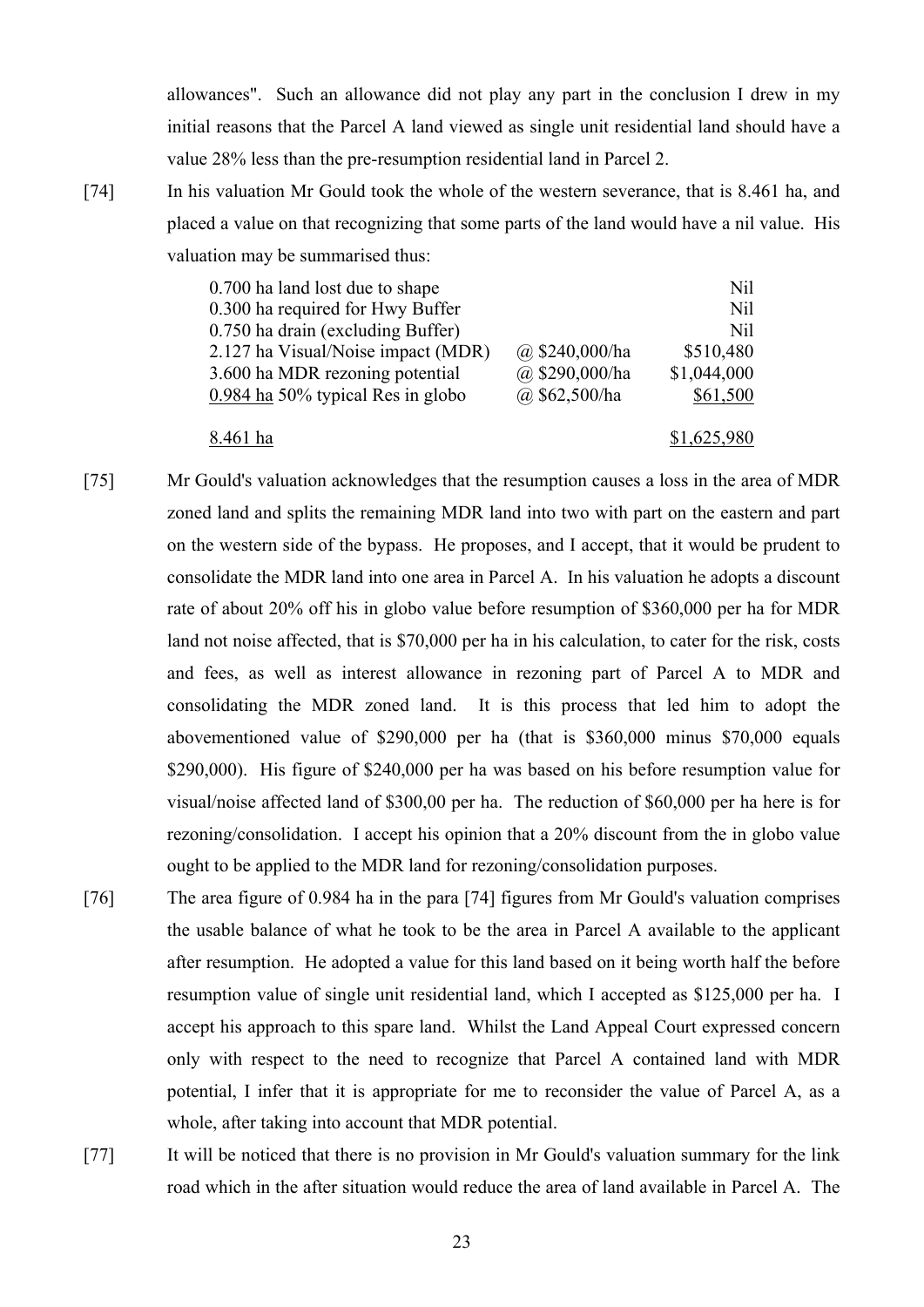relevance of this road in the valuation process was discussed in my initial reasons and I see no need to alter the conclusions that I drew there. It is clearly the case that part of the link road goes through part of the MDR zoned land which remains on the western side of the resumed land. On the assumption that I accept in para [75], however, that it would be prudent to rezone sufficient of parcel A to reinstate the usable area of 5.727 ha of before MDR land, no area of MDR land should be assumed as lost to the link road. In terms of loss of land the situation with respect to the link road is not, therefore, worsened in the after situation as I now have to view it. There may even be a gain to the applicant, however the state of the evidence does not allow me to draw such a conclusion with confidence. It should also be noted that whereas Mr Gould did not take into account the noise/visual affect of the link road in his Parcel A valuation, I did take it into account in concluding that, viewed as single unit residential land, the Parcel A land had a value 28% less than the pre-resumption value of Parcel 2.

- [78] If I were to employ an approach that is similar in some respects to that used by Mr Gould, I would start with an overall value of \$385,000 per ha, the value that I found for the MDR land in the before resumption situation. That would be the value for Parcel A at 5.727 ha, that is a total of \$2,204,895 on the assumption, however, that the land was zoned and consolidated as discussed above. Now the cost and risks associated with rezoning/consolidating that land based on a 20% in globo figure would be \$440,979, leaving a net amount of \$1,763,916. That process would produce MDR land similar to the before MDR land, that is land yet to have its value reduced by the impact of the works, the purpose of the resumption.
- [79] The proposition put by the respondent is that there needs to be a direct correlation between the level of discount applied by me in my initial reasons with respect to single unit residential land and that to be applied with respect to MDR land: subject only to the incorporation of Mr Gould's opinion that MDR uses can better accommodate noise/visual effects. If I put aside for the moment that this proposition disregards the need for rezoning/consolidating the MDR land, the proposition needs to acknowledge that other matters should be taken into account. These are the matters that I discuss above at paras [65] to [68]. Now whilst Mr Gould's abovementioned opinion would have the effect of reducing the discount from 28%, the other matters have the effect of enlarging it. One other factor needs to be mentioned - the sales evidence.
- [80] It seems to me that, taking into account what I have set out in the above paragraph, the best approach would be for me to employ the discount rate of 28%, in addition to making allowance for the need for rezoning/consolidating, then to consider that result against the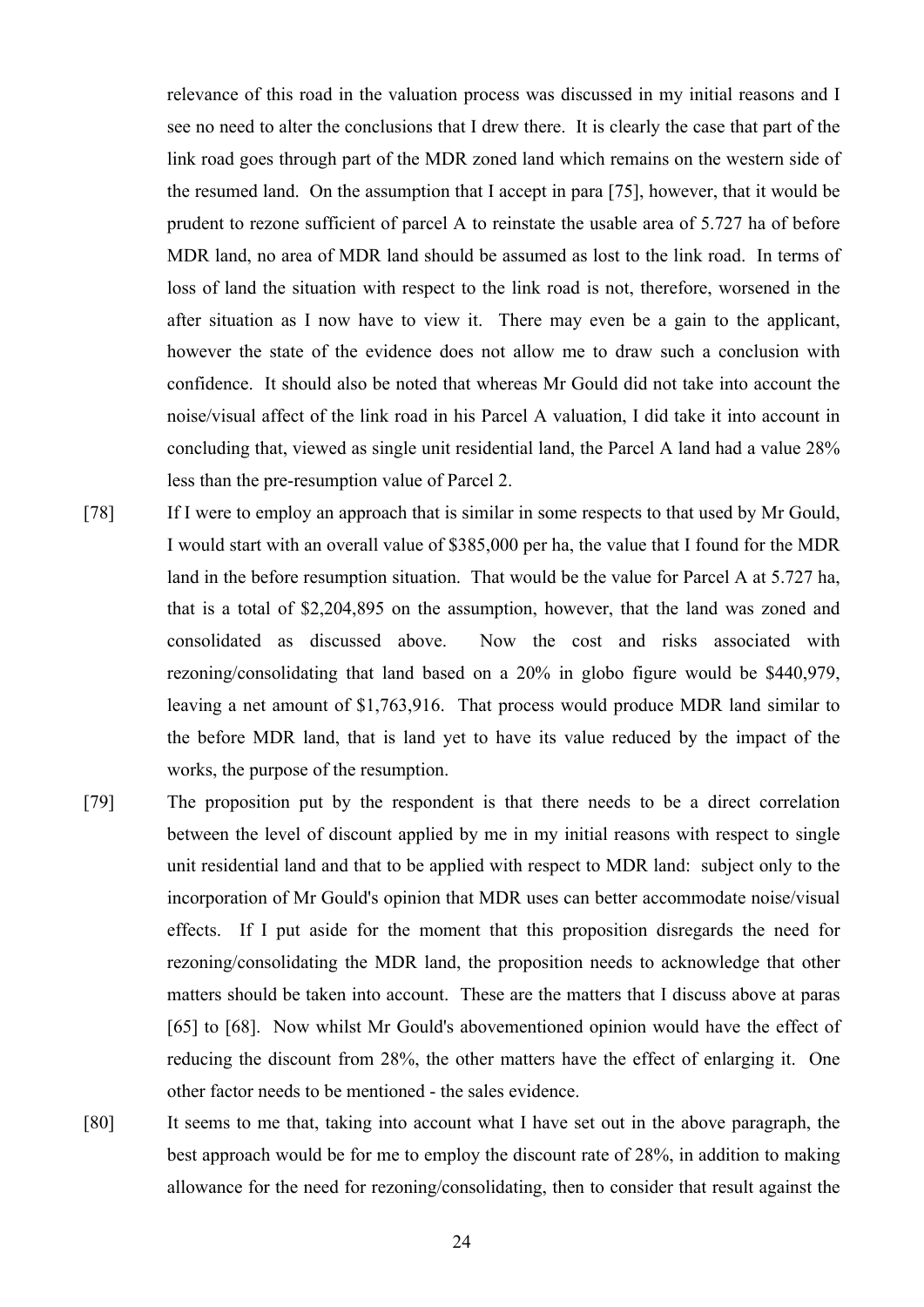sales evidence and the moderating effect of the \$1,800,000 offer. If, at the outset, I apply the 28% discount rate to my notionally rezoned MDR land in Parcel A, the resultant value would be \$1,270,020, that is \$221,760 per ha for 5.727 ha.

[81] I will present a summary of the above reasoning in a somewhat similar fashion to that provided by Mr Gould, but reflecting my preferred approach of considering the MDR land overall, rather than on a piecemeal basis.

| 0.700 ha land lost due to shape      |                    | Nil         |
|--------------------------------------|--------------------|-------------|
| 0.300 ha required for highway buffer |                    | Nil         |
| 0.750 ha lost to drain               |                    | Nil         |
| 5.727 ha MDR rezoned land            |                    |             |
| including noise/visual effect        | $(a)$ \$221,760/ha | \$1,270,020 |
| $0.984$ ha 50% typical Res in globo  | $(a)$ \$62,500/ha  | \$61,500    |
| 8.461 ha                             |                    | \$1,331,520 |

- [82] I now consider the above MDR value of \$221,760 per ha in the context of the sales evidence made available to me. There were three main sales which I relied on in placing a value on the before MDR land, that is the Trinity Beach Road sale, the Uni Village sale and the White Rock sale. Each of those sales reveals prices substantially higher than the above MDR value, such that any comparison is fraught with difficulty. Nevertheless, it is clear that the value of the Parcel A MDR land must be substantially less than the price revealed by those sales.
- [83] Mr Gould referred to a further sale at Cottesloe Drive, Kewarra Beach, the details of which I set out in my initial reasons. Whilst the Parcel 1 MDR land before resumption was superior to that sale, I am comfortable in concluding that the value of the Parcel A MDR land must be less than the price of that land because of the compounding disabilities of the land discussed earlier in these reasons and in my initial reasons, together with the requirement for rezoning/consolidating. That sale attracted a price of \$263,000 per ha. None of the other sales which were provided in the valuations provided in the original hearing directly assists me in placing a value on the MDR land in Parcel A.
- [84] Having considered the sales evidence and the method that I have employed of extrapolating from my initial value of Parcel A as single unit residential land and taking into account the need for rezoning/consolidating, I conclude that I cannot accept the applicant's proposal that a "bottom-up" method be employed.
- [85] I understand that the "bottom-up" method of valuation is employed in circumstances where there is such a prospect of land being developed for a use higher than its presently available use, that a vendor would expect and a purchaser would pay something for that prospect. The price of that prospect would be added to the "bottom" value, that is the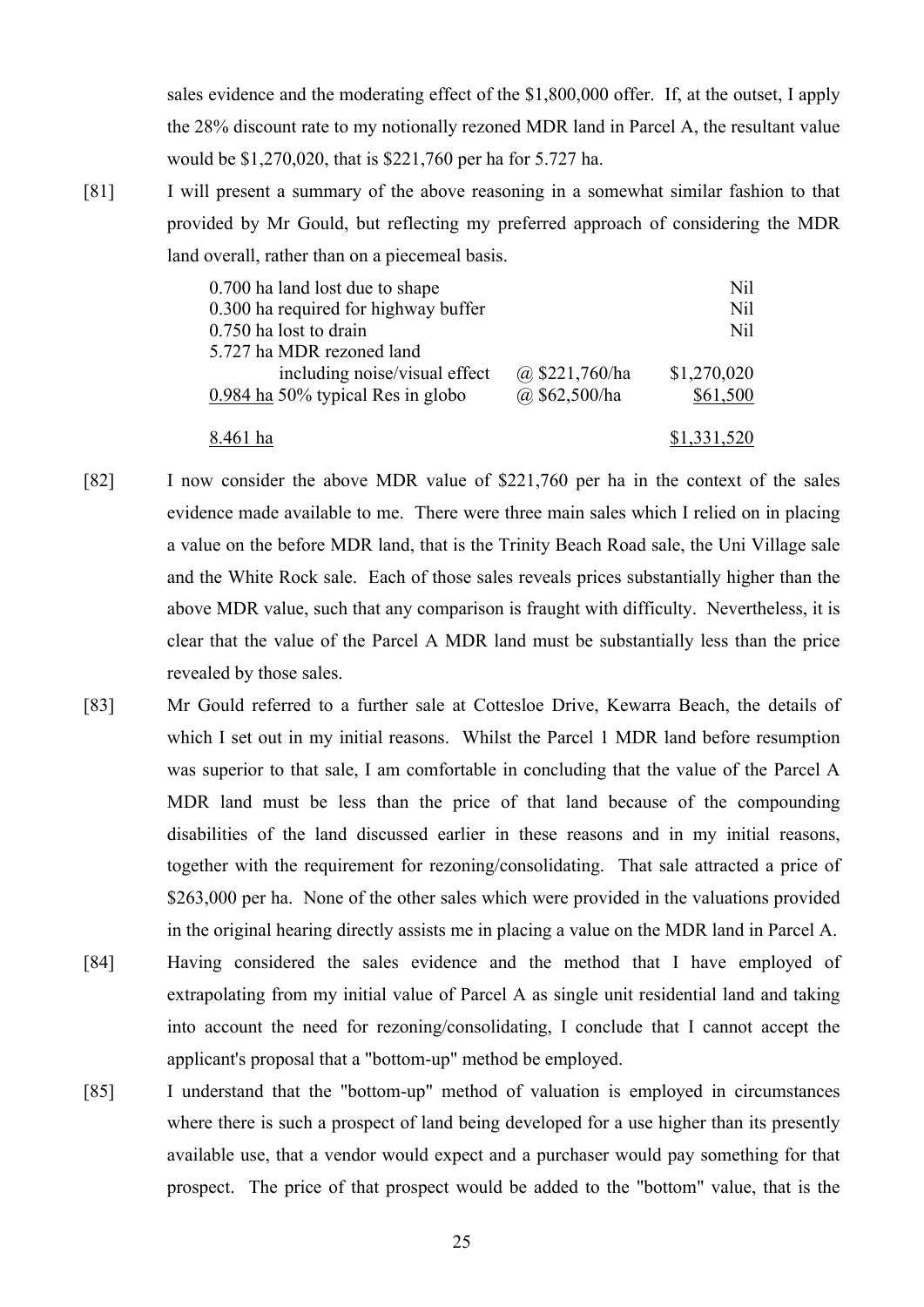value for the presently available use. The "top-down" method, on the other hand, is appropriate where a higher use than the present use is apparently achievable, but may be deferred or be the subject of a risk or cost of such a dimension that the purchaser would discount the price that would otherwise have been payable for the higher use. The discount for the risk or the cost is deducted from the "top" value. It is that method that the evidence leads me to employ. The evidence is that a rezoning/consolidation to MDR is probable, but that the quality of the land for that use after resumption is substantially lower than before. These concepts are discussed in *Queensland Turf Club v The Valuer-General* (1979) 6 QLCR 180 at 187-188. The fact that I settled upon a value of \$90,000 per ha for the Parcel A land in my initial reasons does not, by itself, assist the applicant as value cannot be properly determined independently of highest and best use.

- [86] The method that I have adopted, subject to what I say below, uses the top-down method and produces a result that can be checked against the sales evidence. In the circumstances where I am obliged to assume MDR potential, it is not appropriate that I disregard the available sales evidence, such as it is. The MDR potential land in Parcel A would, even at a value of about \$221,760 have a price advantage in the marketplace when all of the sales evidence is taken into account. Such a value also recognizes the force of the contention that one is not comparing like with like in considering the MDR value before against the MDR value after resumption. The difficulty I have is whether this figure is a sufficiently discounted value.
- [87] A value of \$1,331,520 for Parcel A would lead to a calculated after value of the applicant's land, ex palms, of \$3,555,400, a figure substantially higher than the \$1,800,000 offer for the balance land. In my initial reasons I took that offer into account in concluding that the applicant's balance land had a value of \$2,830,000. Now the fact that my final after value figure was a little over \$1,000,000 higher than the offer does not mean that I formed my conclusion of value based solely on that offer figure. My reasons make it quite clear that I did not do that, as I said that the offer ought not be relied upon directly - and my reference throughout my reasons to the relevant sales evidence and to the value as evidence with respect to sales, confirms that it was the standard valuation evidence that most influenced me in the conclusion of value that I drew.
- [88] Now two things flow from this. First, the offer cannot be directly relied upon in support of a suggestion that the after value figure should be little more than that originally determined by me. I must reconsider my after value on the basis that the balance land has a similar area of land with MDR potential, as did the before resumption land. Second, the offer is not to be taken as a source of a proportionate discount that is called in support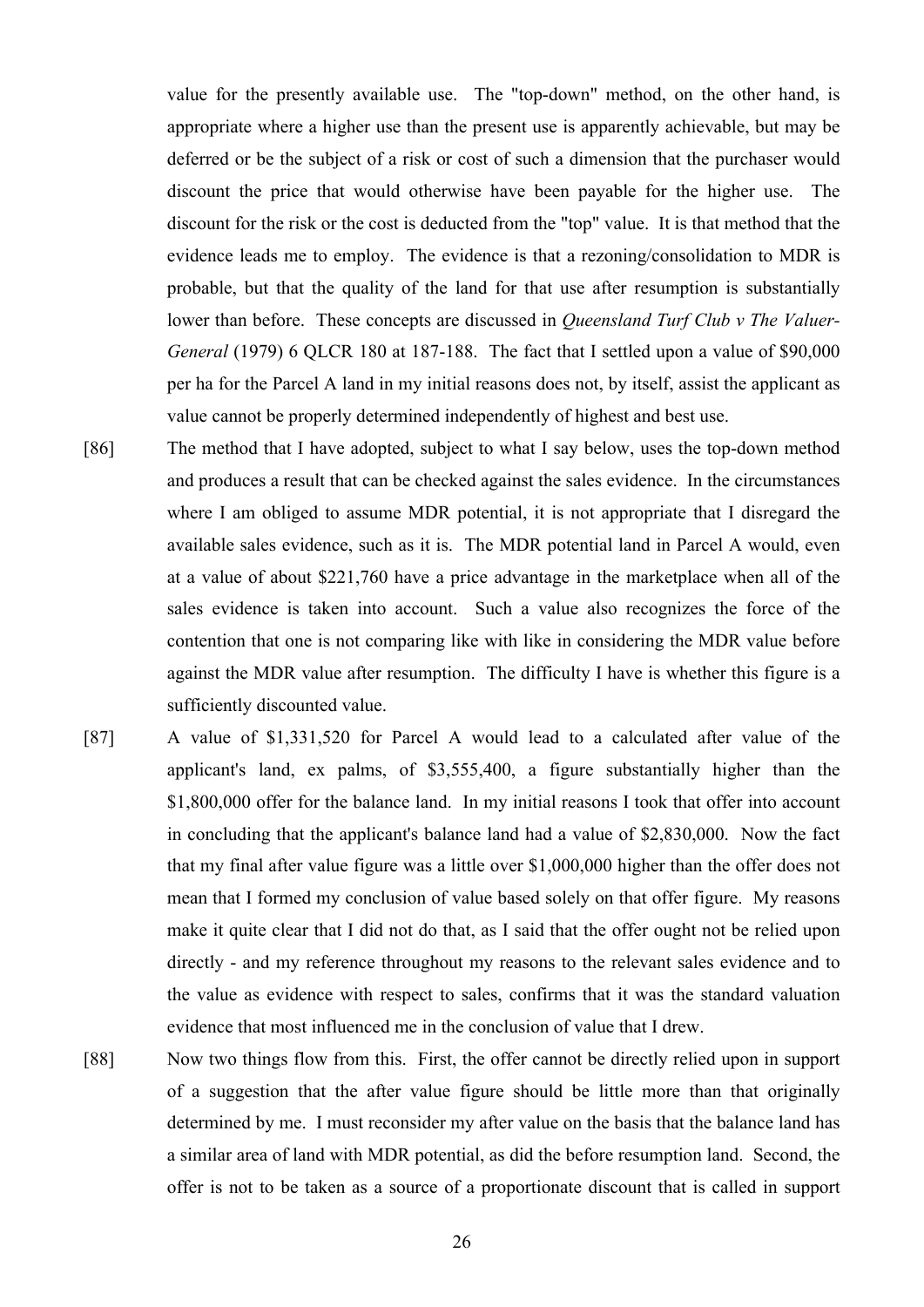once an indicative value based on a particular highest and best use is isolated. The \$1,800,000 offer comprises a figure which is to be kept in mind in striking the after resumption value. It is, as I said in my initial reasons, "the level of value indicated in the offer … (which) may be referred to as a moderating influence in considering the application, for example, of in globo sales in striking the after resumption value". This is a proposition which was not criticized by the Land Appeal Court. It does not, therefore, follow that a reduction of a certain percentage in value of single unit residential land from the before value means that there should be a similar percentage reduction in the value of MDR land. Logic suggests that on the basis that MDR values are higher than single unit residential values, all things other than highest and best use being equal, the percentage reduction in value of MDR land would be greater once the moderating influence of the offer is taken into account.

[89] Accordingly, I will lean in favour of the applicant in concluding that the value of the MDR land in Parcel A is \$210,000 per ha; that is a total of \$1,202,670. That figure together with the value of 0.984 ha of "typical Res in globo" of \$61,500 yields a value for Parcel A of \$1,264,170. That figure takes into account all of the features and disabilities of the land and the moderating influence of the \$1,800,000 offer. I have not taken into account Mr Gould's "commercial assessment" of the Parcel A land found in Exhibit 125, except to the extent that I recognize that Mr Gould considered the value of that land to be severely diminished. For me to do otherwise would be to risk falling into error. I must maintain the values placed on the various other parcels of land before and after resumption and the value of the palms. My summary of values, therefore, is altered from those which appear in paras [4] and [5] by the deletion of the Parcel A value of \$603,990 and the insertion of the value of \$1,264,170. The result is that compensation for loss of land and palms becomes \$2,675,430, calculated as follows:

| Before value of land and palms | \$6,225,000 |
|--------------------------------|-------------|
| After value of land and palms  | \$3,549,570 |
| Loss                           | \$2,675,430 |

- [90] I determine the compensation for loss or land in the amount of \$2,675,430.
- [91] I order that the respondent pay the applicant, Heavey Lex No 64 Pty Ltd compensation in the amount of \$2,837,087 comprising loss of land and palms in the amount of \$2,675,430 and disturbance in the amount of \$161,657.